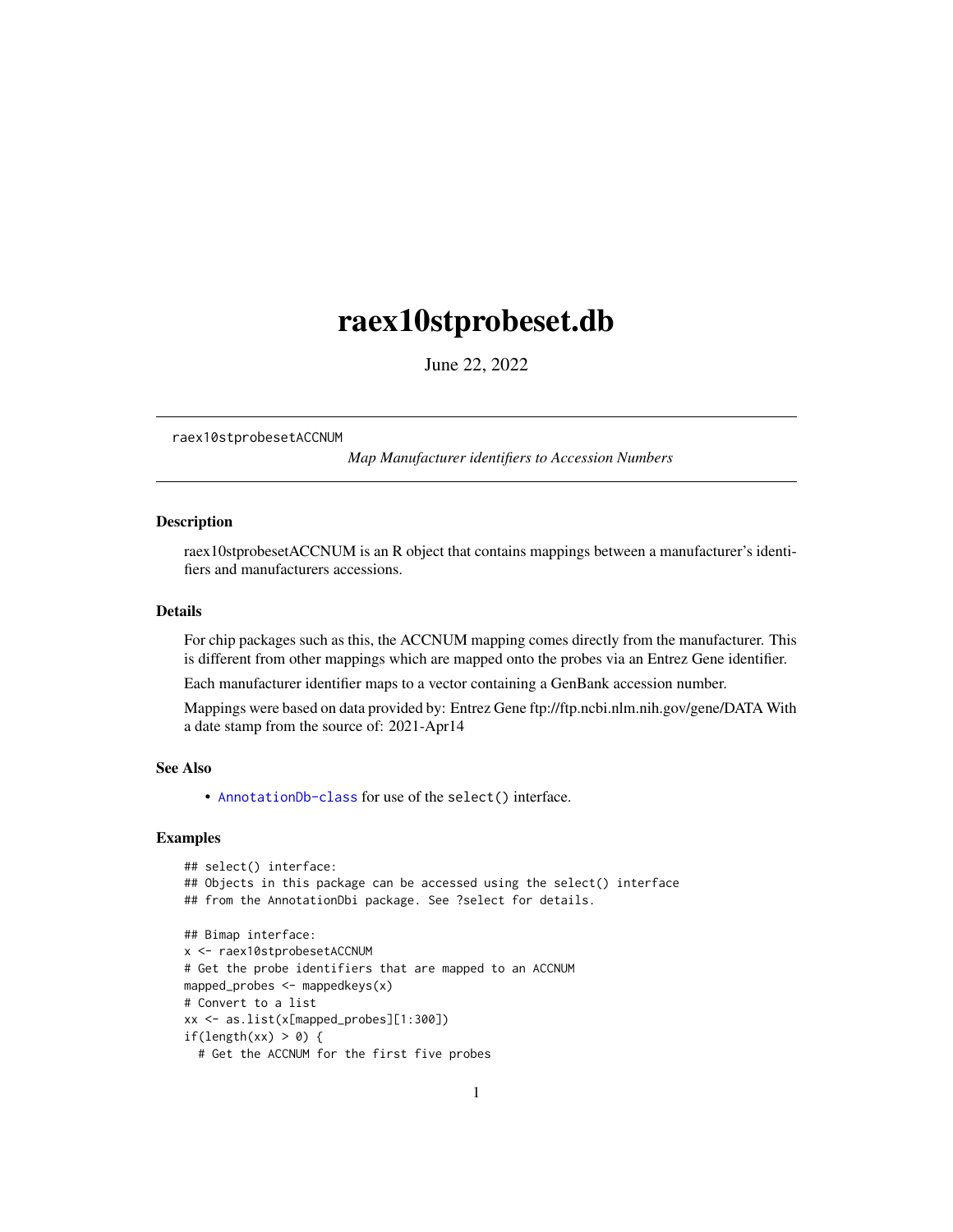```
xx[1:5]
 # Get the first one
 xx[[1]]
}
```

```
raex10stprobesetALIAS2PROBE
```
*Map between Common Gene Symbol Identifiers and Manufacturer Identifiers*

## **Description**

raex10stprobesetALIAS is an R object that provides mappings between common gene symbol identifiers and manufacturer identifiers.

## Details

Each gene symbol is mapped to a named vector of manufacturer identifiers. The name represents the gene symbol and the vector contains all manufacturer identifiers that are found for that symbol. An NA is reported for any gene symbol that cannot be mapped to any manufacturer identifiers.

This mapping includes ALL gene symbols including those which are already listed in the SYMBOL map. The SYMBOL map is meant to only list official gene symbols, while the ALIAS maps are meant to store all used symbols.

Mappings were based on data provided by: Entrez Gene ftp://ftp.ncbi.nlm.nih.gov/gene/DATA With a date stamp from the source of: 2021-Apr14

## See Also

• [AnnotationDb-class](#page-0-0) for use of the select() interface.

```
## select() interface:
## Objects in this package can be accessed using the select() interface
## from the AnnotationDbi package. See ?select for details.
## Bimap interface:
# Convert the object to a list
xx <- as.list(raex10stprobesetALIAS2PROBE)
if(length(xx) > 0){
   # Get the probe identifiers for the first two aliases
   xx[1:2]
   # Get the first one
    xx[[1]]
}
```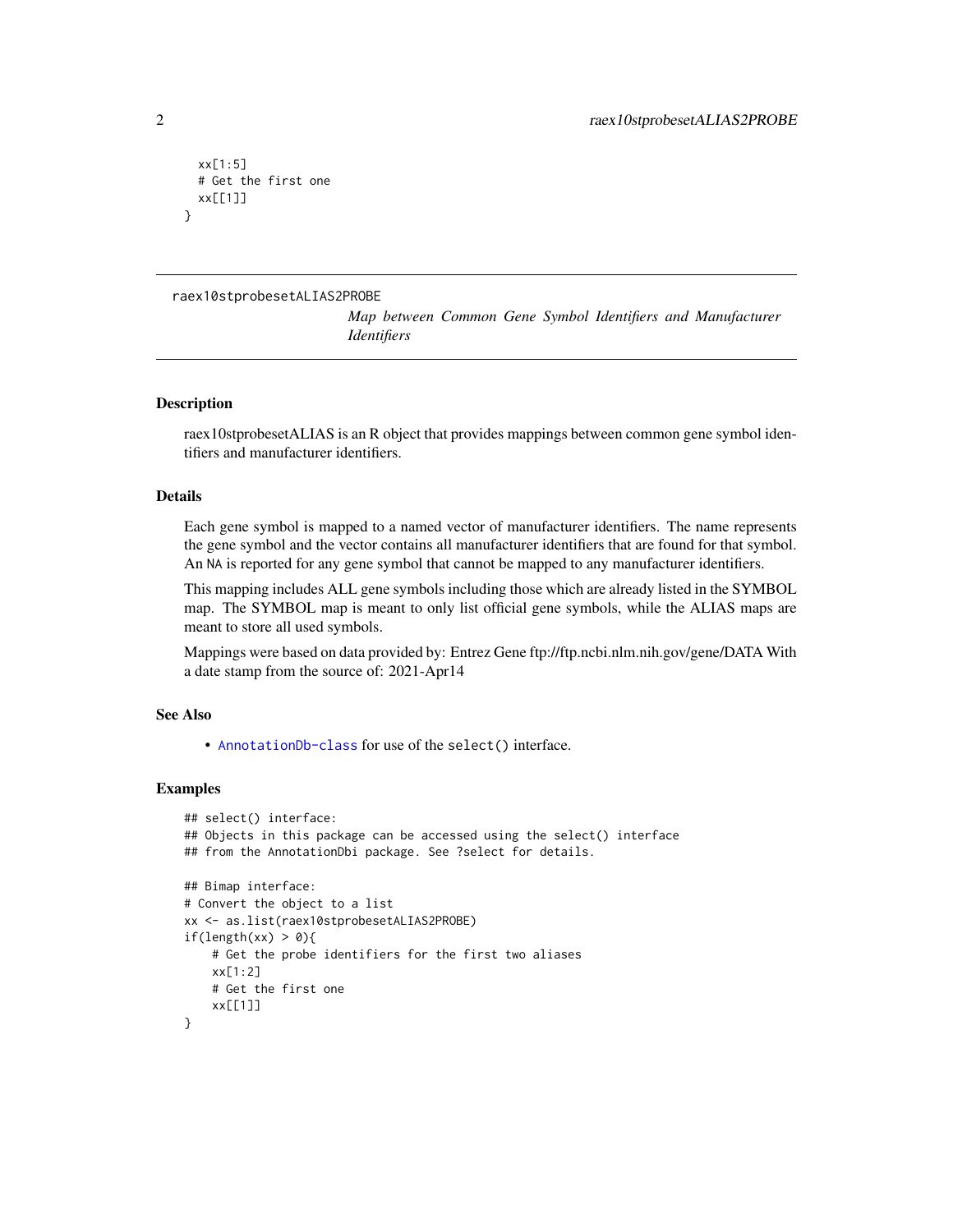<span id="page-2-0"></span>raex10stprobeset.db *Bioconductor annotation data package*

#### Description

Welcome to the raex10stprobeset.db annotation Package. The purpose of this package is to provide detailed information about the raex10stprobeset platform. This package is updated biannually.

Objects in this package are accessed using the select() interface. See ?select in the AnnotationDbi package for details.

#### See Also

• [AnnotationDb-class](#page-0-0) for use of keys(), columns() and select().

#### Examples

```
## select() interface:
## Objects in this package can be accessed using the select() interface
## from the AnnotationDbi package. See ?select for details.
columns(raex10stprobeset.db)
## Bimap interface:
## The 'old style' of interacting with these objects is manipulation as
## bimaps. While this approach is still available we strongly encourage the
## use of select().
ls("package:raex10stprobeset.db")
```
raex10stprobesetCHR *Map Manufacturer IDs to Chromosomes*

#### **Description**

raex10stprobesetCHR is an R object that provides mappings between a manufacturer identifier and the chromosome that contains the gene of interest.

## Details

Each manufacturer identifier maps to a vector of chromosomes. Due to inconsistencies that may exist at the time the object was built, the vector may contain more than one chromosome (e.g., the identifier may map to more than one chromosome). If the chromosomal location is unknown, the vector will contain an NA.

Mappings were based on data provided by: Entrez Gene ftp://ftp.ncbi.nlm.nih.gov/gene/DATA With a date stamp from the source of: 2021-Apr14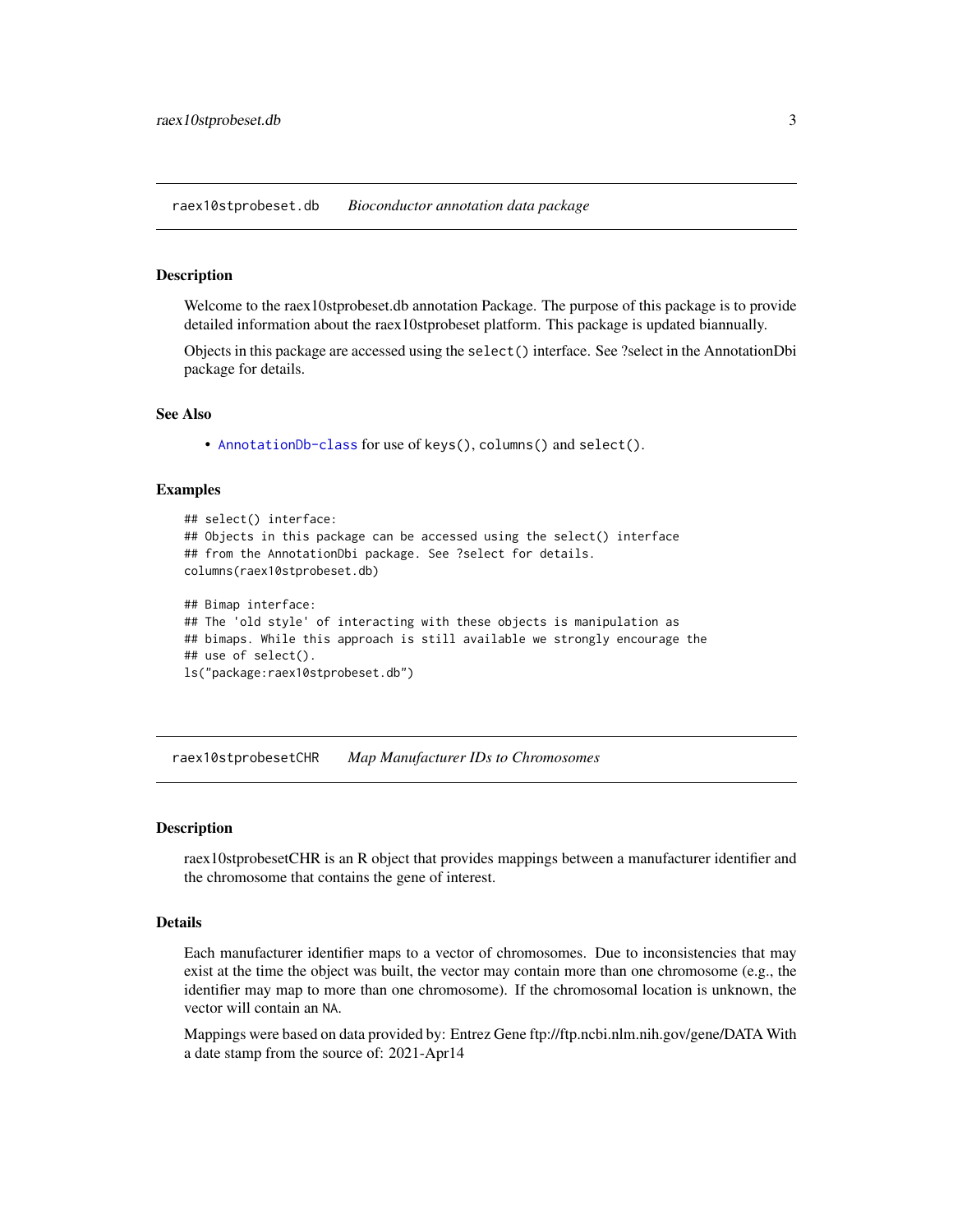## <span id="page-3-0"></span>See Also

• [AnnotationDb-class](#page-0-0) for use of the select() interface.

#### Examples

```
## select() interface:
## Objects in this package can be accessed using the select() interface
## from the AnnotationDbi package. See ?select for details.
## Bimap interface:
x <- raex10stprobesetCHR
# Get the probe identifiers that are mapped to a chromosome
mapped_probes <- mappedkeys(x)
# Convert to a list
xx <- as.list(x[mapped_probes][1:300])
if(length(xx) > 0) {
  # Get the CHR for the first five probes
  xx[1:5]
  # Get the first one
  xx[[1]]
}
```
raex10stprobesetCHRLENGTHS

*A named vector for the length of each of the chromosomes*

#### Description

raex10stprobesetCHRLENGTHS provides the length measured in base pairs for each of the chromosomes.

## Details

This is a named vector with chromosome numbers as the names and the corresponding lengths for chromosomes as the values.

Total lengths of chromosomes were derived by calculating the number of base pairs on the sequence string for each chromosome.

#### See Also

• [AnnotationDb-class](#page-0-0) for use of the select() interface.

```
## select() interface:
```

```
## Objects in this package can be accessed using the select() interface
```

```
## from the AnnotationDbi package. See ?select for details.
```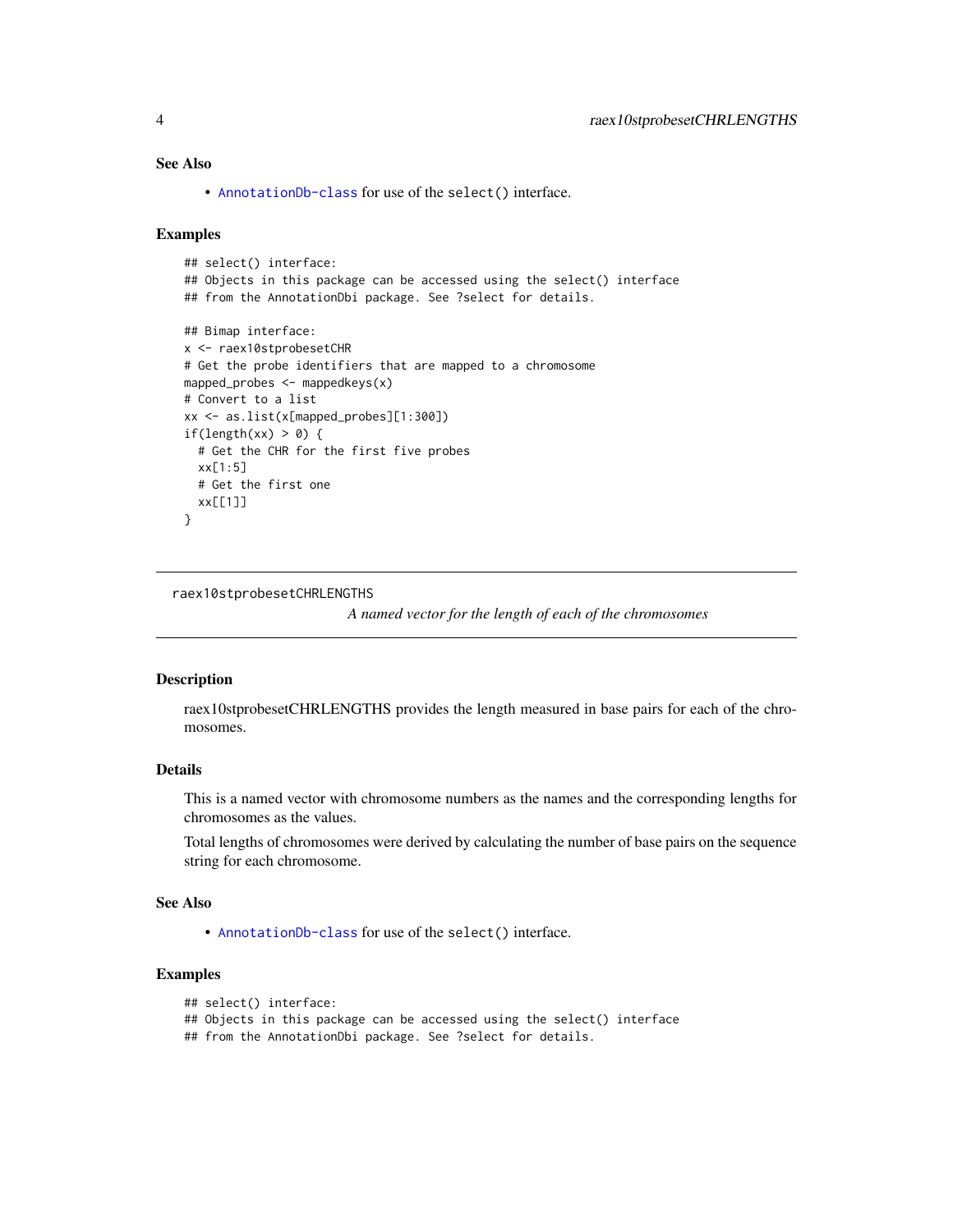```
## Bimap interface:
tt <- raex10stprobesetCHRLENGTHS
# Length of chromosome 1
tt["1"]
```
raex10stprobesetCHRLOC

*Map Manufacturer IDs to Chromosomal Location*

#### **Description**

raex10stprobesetCHRLOC is an R object that maps manufacturer identifiers to the starting position of the gene. The position of a gene is measured as the number of base pairs.

The CHRLOCEND mapping is the same as the CHRLOC mapping except that it specifies the ending base of a gene instead of the start.

## Details

Each manufacturer identifier maps to a named vector of chromosomal locations, where the name indicates the chromosome. Due to inconsistencies that may exist at the time the object was built, these vectors may contain more than one chromosome and/or location. If the chromosomal location is unknown, the vector will contain an NA.

Chromosomal locations on both the sense and antisense strands are measured as the number of base pairs from the p (5' end of the sense strand) to q (3' end of the sense strand) arms. Chromosomal locations on the antisense strand have a leading "-" sign (e. g. -1234567).

Since some genes have multiple start sites, this field can map to multiple locations.

Mappings were based on data provided by: UCSC Genome Bioinformatics (Rattus norvegicus)

With a date stamp from the source of: 2021-Mar15

#### See Also

• [AnnotationDb-class](#page-0-0) for use of the select() interface.

```
## select() interface:
## Objects in this package can be accessed using the select() interface
## from the AnnotationDbi package. See ?select for details.
## Bimap interface:
x <- raex10stprobesetCHRLOC
# Get the probe identifiers that are mapped to chromosome locations
mapped_probes <- mappedkeys(x)
# Convert to a list
xx <- as.list(x[mapped_probes][1:300])
if(length(xx) > 0) {
 # Get the CHRLOC for the first five probes
```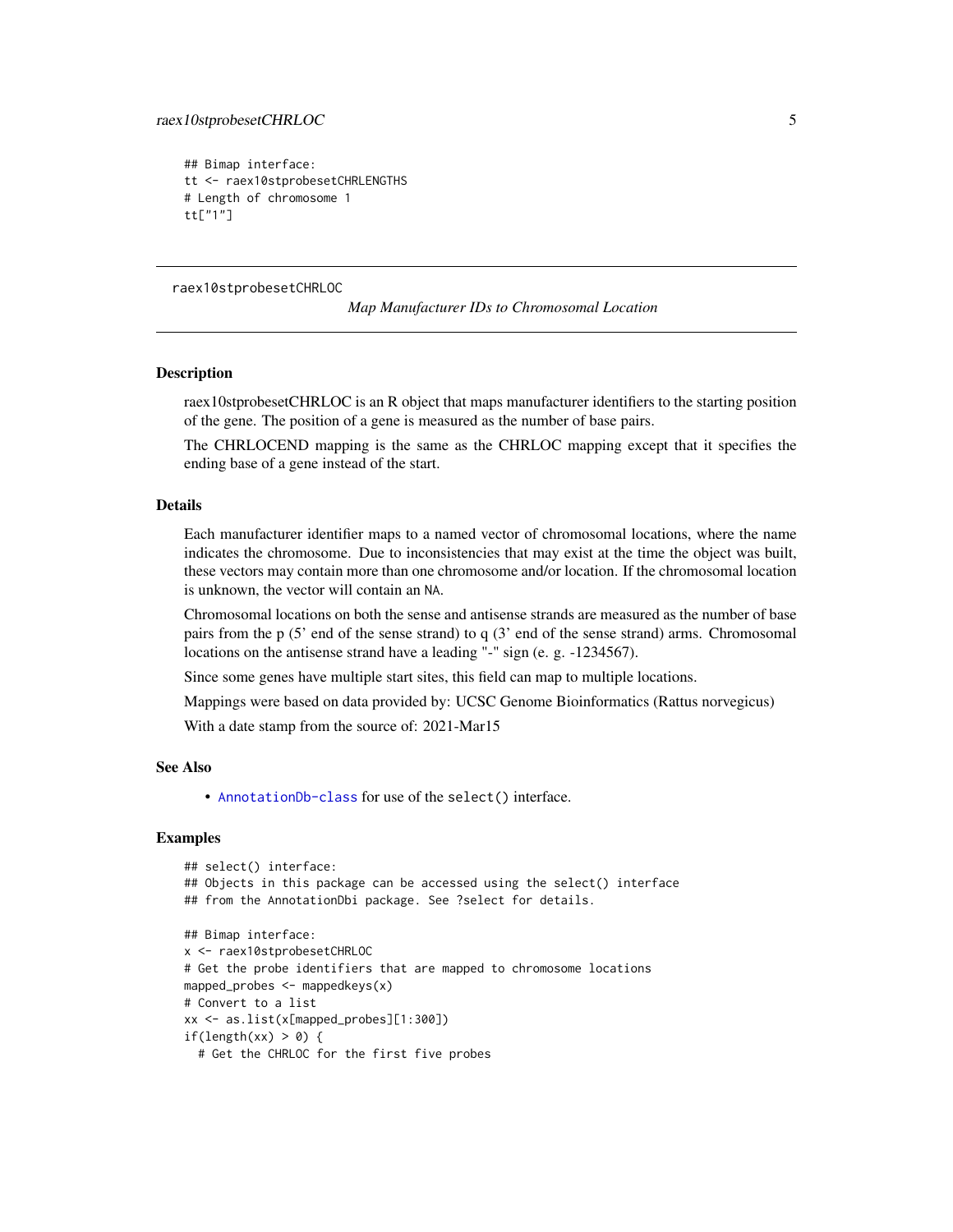```
xx[1:5]
 # Get the first one
 xx[[1]]
}
```
raex10stprobesetENSEMBL

*Map Ensembl gene accession numbers with Entrez Gene identifiers*

#### **Description**

raex10stprobesetENSEMBL is an R object that contains mappings between manufacturer identifiers and Ensembl gene accession numbers.

#### Details

This object is a simple mapping of manufacturer identifiers to Ensembl gene Accession Numbers.

Mappings were based on data provided by BOTH of these sources: [http://www.ensembl.org/](http://www.ensembl.org/biomart/martview/) [biomart/martview/](http://www.ensembl.org/biomart/martview/) <ftp://ftp.ncbi.nlm.nih.gov/gene/DATA>

For most species, this mapping is a combination of manufacturer to ensembl IDs from BOTH NCBI and ensembl. Users who wish to only use mappings from NCBI are encouraged to see the ncbi2ensembl table in the appropriate organism package. Users who wish to only use mappings from ensembl are encouraged to see the ensembl2ncbi table which is also found in the appropriate organism packages. These mappings are based upon the ensembl table which is contains data from BOTH of these sources in an effort to maximize the chances that you will find a match.

For worms and flies however, this mapping is based only on sources from ensembl, as these organisms do not have ensembl to entrez gene mapping data at NCBI.

#### See Also

• [AnnotationDb-class](#page-0-0) for use of the select() interface.

```
## select() interface:
## Objects in this package can be accessed using the select() interface
## from the AnnotationDbi package. See ?select for details.
## Bimap interface:
x <- raex10stprobesetENSEMBL
# Get the entrez gene IDs that are mapped to an Ensembl ID
mapped_genes <- mappedkeys(x)
# Convert to a list
xx <- as.list(x[mapped_genes][1:300])
if(length(xx) > 0) {
 # Get the Ensembl gene IDs for the first five genes
 xx[1:5]
 # Get the first one
```
<span id="page-5-0"></span>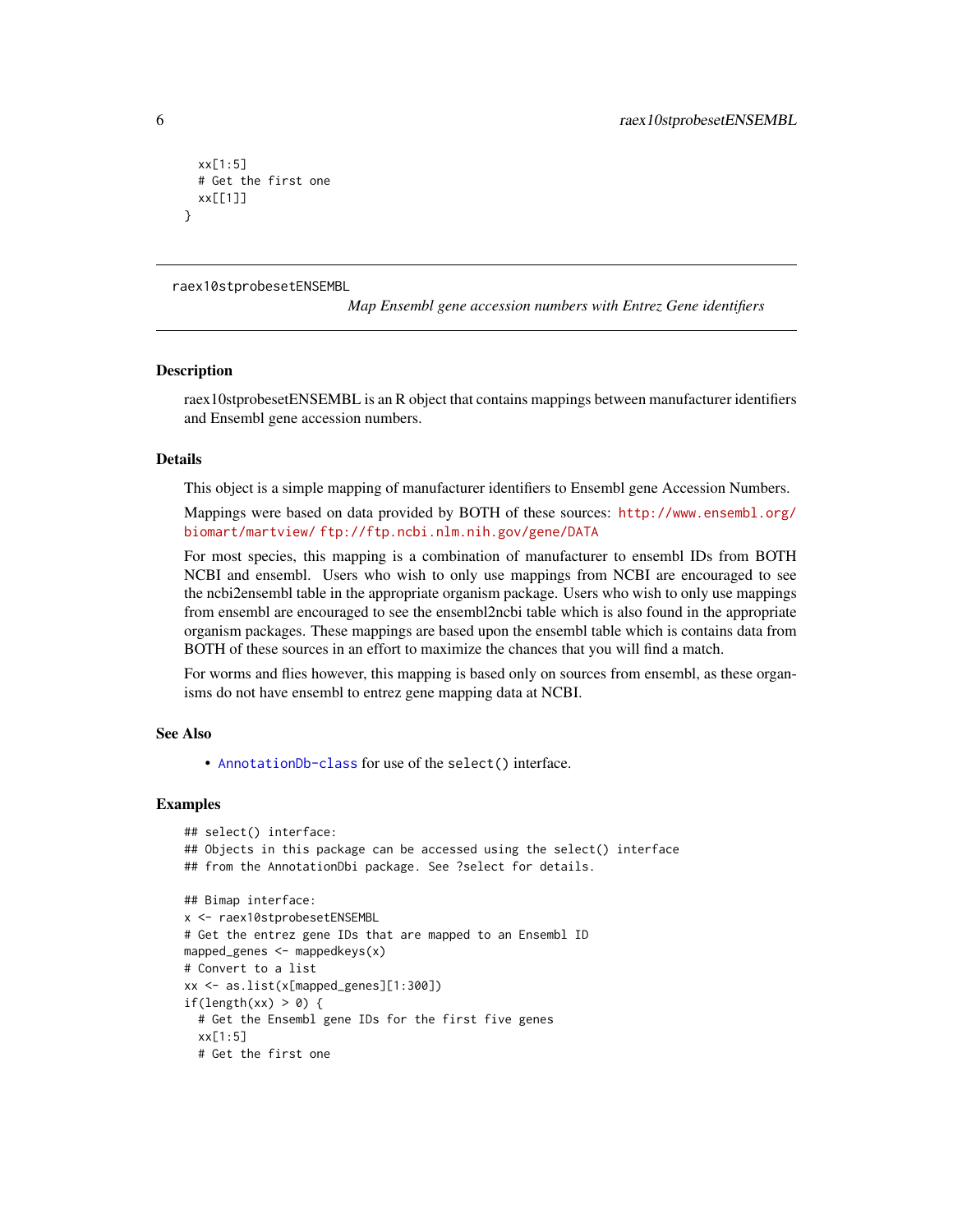## <span id="page-6-0"></span>raex10stprobesetENTREZID 7

```
xx[[1]]
}
#For the reverse map ENSEMBL2PROBE:
x <- raex10stprobesetENSEMBL2PROBE
mapped_genes <- mappedkeys(x)
# Convert to a list
xx <- as.list(x[mapped_genes][1:300])
if(length(xx) > 0){
   # Gets the entrez gene IDs for the first five Ensembl IDs
   xx[1:5]
   # Get the first one
   xx[[1]]
}
```

```
raex10stprobesetENTREZID
```
*Map between Manufacturer Identifiers and Entrez Gene*

#### Description

raex10stprobesetENTREZID is an R object that provides mappings between manufacturer identifiers and Entrez Gene identifiers.

## Details

Each manufacturer identifier is mapped to a vector of Entrez Gene identifiers. An NA is assigned to those manufacturer identifiers that can not be mapped to an Entrez Gene identifier at this time.

If a given manufacturer identifier can be mapped to different Entrez Gene identifiers from various sources, we attempt to select the common identifiers. If a concensus cannot be determined, we select the smallest identifier.

Mappings were based on data provided by: Entrez Gene ftp://ftp.ncbi.nlm.nih.gov/gene/DATA With a date stamp from the source of: 2021-Apr14

#### References

<https://www.ncbi.nlm.nih.gov/entrez/query.fcgi?db=gene>

#### See Also

• [AnnotationDb-class](#page-0-0) for use of the select() interface.

```
## select() interface:
```
- ## Objects in this package can be accessed using the select() interface
- ## from the AnnotationDbi package. See ?select for details.
- ## Bimap interface: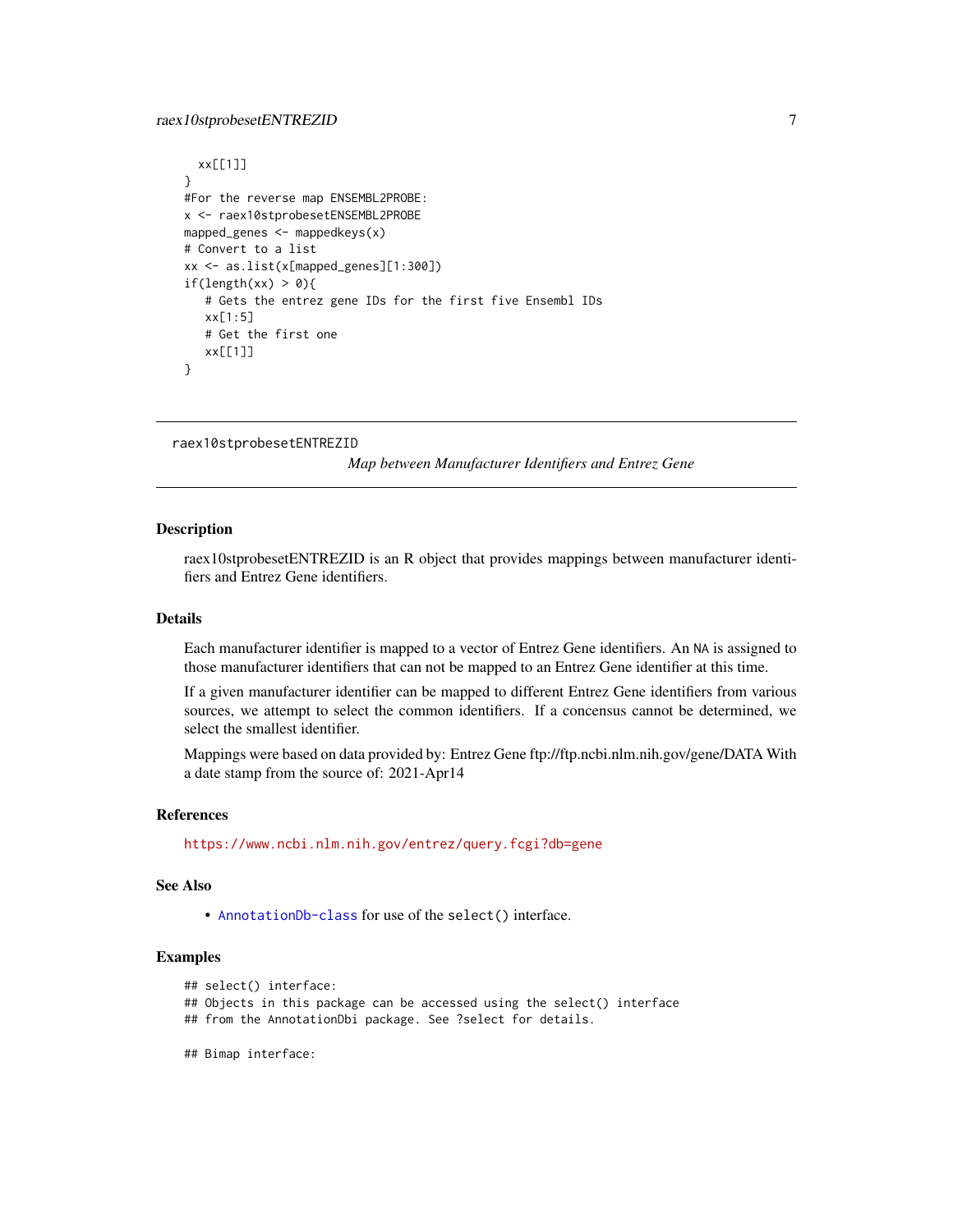```
x <- raex10stprobesetENTREZID
# Get the probe identifiers that are mapped to an ENTREZ Gene ID
mapped_probes <- mappedkeys(x)
# Convert to a list
xx <- as.list(x[mapped_probes][1:300])
if(length(xx) > 0) {
 # Get the ENTREZID for the first five probes
 xx[1:5]
 # Get the first one
 xx[[1]]
}
```

```
raex10stprobesetENZYME
```
*Maps between Manufacturer IDs and Enzyme Commission (EC) Numbers*

## Description

raex10stprobesetENZYME is an R object that provides mappings between manufacturer identifiers and EC numbers. raex10stprobesetENZYME2PROBE is an R object that maps Enzyme Commission (EC) numbers to manufacturer identifiers.

#### Details

When the raex10stprobesetENZYME maping viewed as a list, each manufacturer identifier maps to a named vector containing the EC number that corresponds to the enzyme produced by that gene. The names corresponds to the manufacturer identifiers. If this information is unknown, the vector will contain an NA.

For the raex10stprobesetENZYME2PROBE, each EC number maps to a named vector containing all of the manufacturer identifiers that correspond to the gene that produces that enzyme. The name of the vector corresponds to the EC number.

Enzyme Commission numbers are assigned by the Nomenclature Committee of the International Union of Biochemistry and Molecular Biology <http://www.chem.qmw.ac.uk/iubmb/enzyme/> to allow enzymes to be identified.

An Enzyme Commission number is of the format EC x.y.z.w, where x, y, z, and w are numeric numbers. In raex10stprobesetENZYME2PROBE, EC is dropped from the Enzyme Commission numbers.

Enzyme Commission numbers have corresponding names that describe the functions of enzymes in such a way that EC x is a more general description than EC x.y that in turn is a more general description than EC x.y.z. The top level EC numbers and names are listed below:

EC 1 oxidoreductases

EC 2 transferases

EC 3 hydrolases

EC 4 lyases

<span id="page-7-0"></span>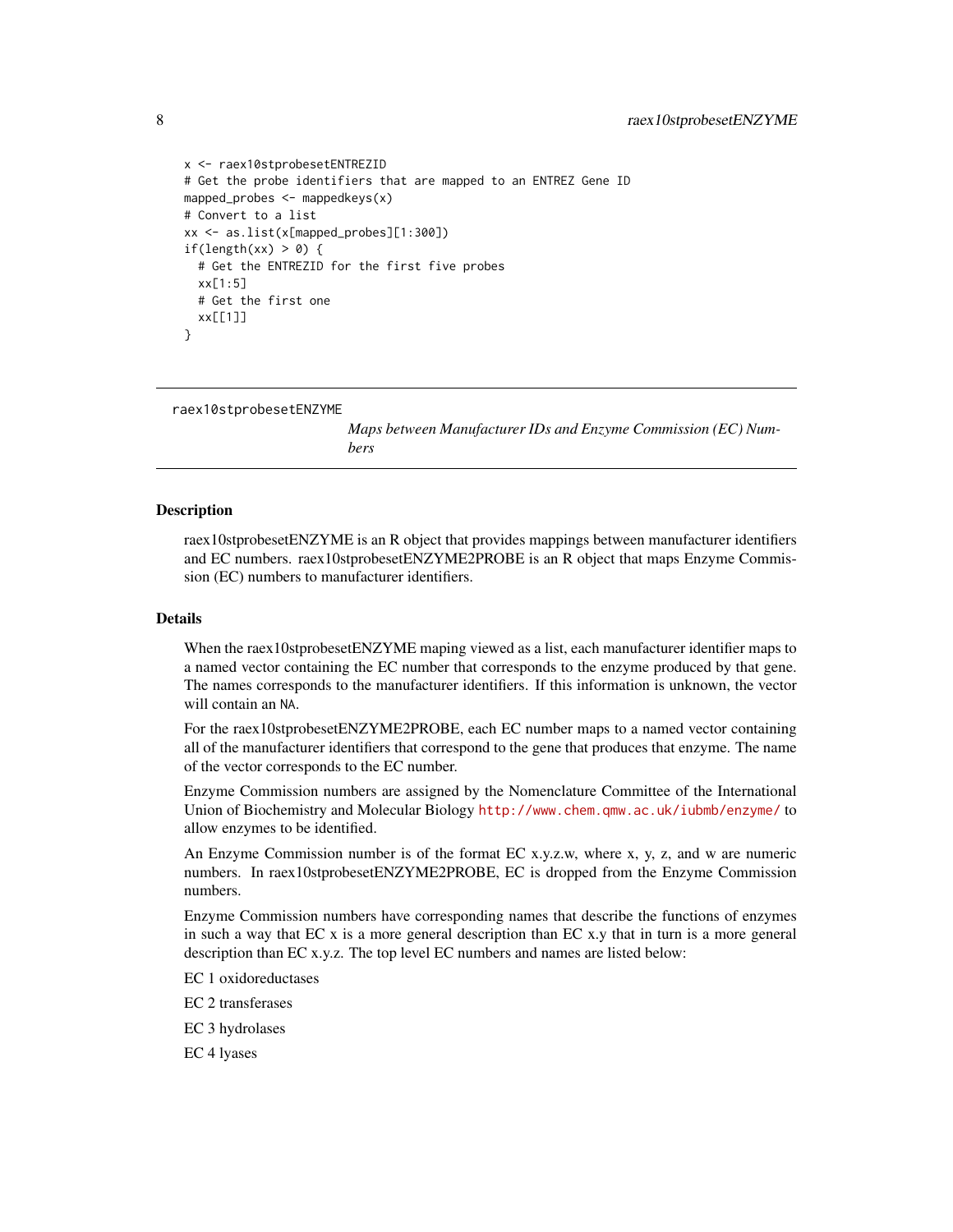EC 5 isomerases

EC 6 ligases

The EC name for a given EC number can be viewed at [http://www.chem.qmul.ac.uk/iupac/](http://www.chem.qmul.ac.uk/iupac/jcbn/index.html#6) [jcbn/index.html#6](http://www.chem.qmul.ac.uk/iupac/jcbn/index.html#6)

Mappings between probe identifiers and enzyme identifiers were obtained using files provided by: KEGG GENOME ftp://ftp.genome.jp/pub/kegg/genomes With a date stamp from the source of: 2011-Mar15

## References

<ftp://ftp.genome.ad.jp/pub/kegg/pathways>

## See Also

• [AnnotationDb-class](#page-0-0) for use of the select() interface.

```
## select() interface:
## Objects in this package can be accessed using the select() interface
## from the AnnotationDbi package. See ?select for details.
## Bimap interface:
x <- raex10stprobesetENZYME
# Get the probe identifiers that are mapped to an EC number
mapped_probes <- mappedkeys(x)
# Convert to a list
xx <- as.list(x[mapped_probes][1:3])
if(length(xx) > 0) {
  # Get the ENZYME for the first five probes
  xx[1:5]
  # Get the first one
  xx[[1]]
}
# Now convert raex10stprobesetENZYME2PROBE to a list to see inside
x <- raex10stprobesetENZYME2PROBE
mapped_probes <- mappedkeys(x)
## convert to a list
xx <- as.list(x[mapped_probes][1:3])
if(length(xx) > 0){
   # Get the probe identifiers for the first five enzyme
   #commission numbers
   xx[1:5]
   # Get the first one
   xx[[1]]
}
```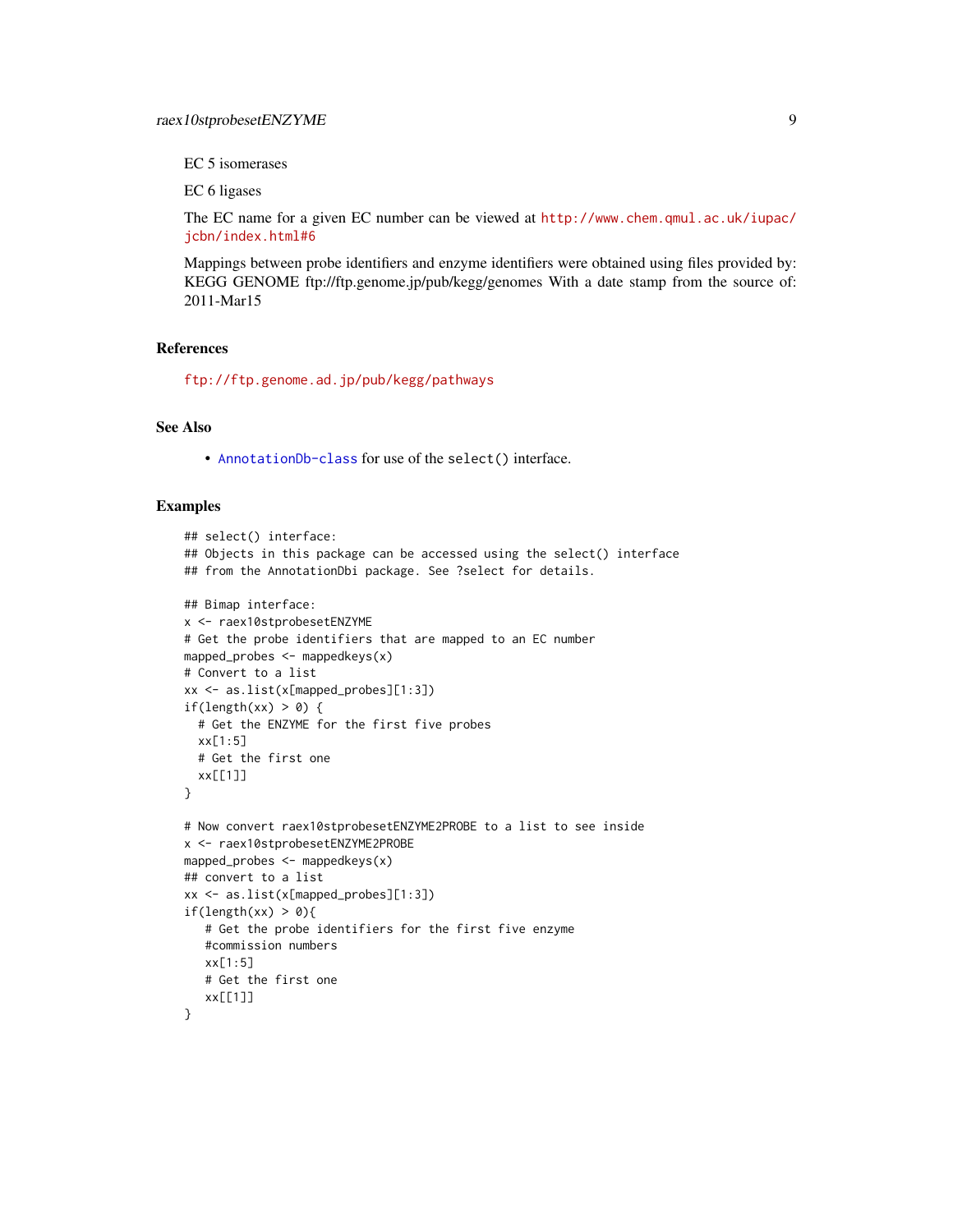#### <span id="page-9-0"></span>raex10stprobesetGENENAME

*Map between Manufacturer IDs and Genes*

## Description

raex10stprobesetGENENAME is an R object that maps manufacturer identifiers to the corresponding gene name.

## Details

Each manufacturer identifier maps to a named vector containing the gene name. The vector name corresponds to the manufacturer identifier. If the gene name is unknown, the vector will contain an NA.

Gene names currently include both the official (validated by a nomenclature committee) and preferred names (interim selected for display) for genes. Efforts are being made to differentiate the two by adding a name to the vector.

Mappings were based on data provided by: Entrez Gene ftp://ftp.ncbi.nlm.nih.gov/gene/DATA With a date stamp from the source of: 2021-Apr14

## See Also

• [AnnotationDb-class](#page-0-0) for use of the select() interface.

```
## select() interface:
## Objects in this package can be accessed using the select() interface
## from the AnnotationDbi package. See ?select for details.
## Bimap interface:
x <- raex10stprobesetGENENAME
# Get the probe identifiers that are mapped to a gene name
mapped_probes <- mappedkeys(x)
# Convert to a list
xx <- as.list(x[mapped_probes][1:300])
if(length(xx) > 0) {
  # Get the GENENAME for the first five probes
  xx[1:5]
  # Get the first one
  xx[[1]]
}
```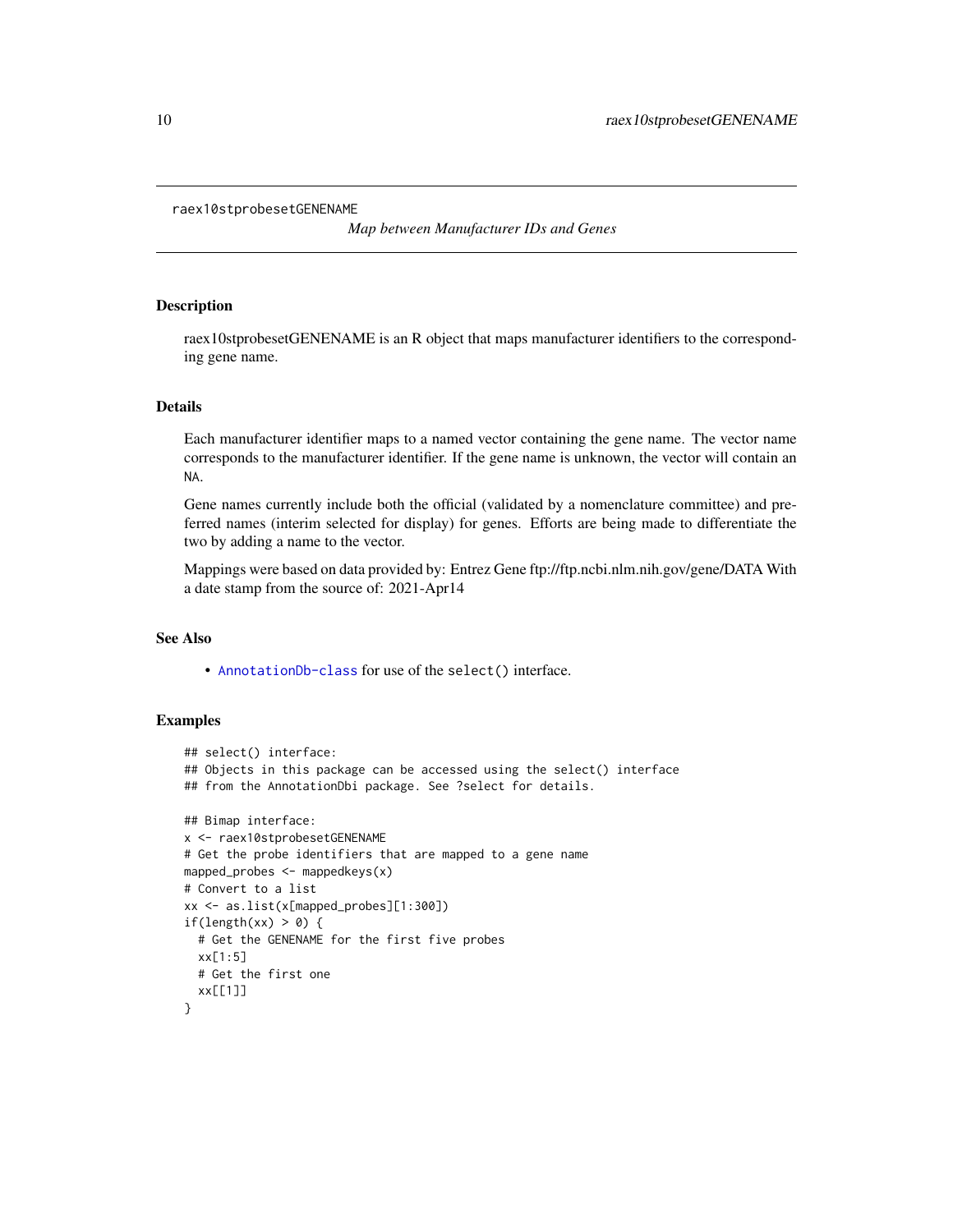<span id="page-10-1"></span>raex10stprobesetGO *Maps between manufacturer IDs and Gene Ontology (GO) IDs*

#### <span id="page-10-0"></span>**Description**

raex10stprobesetGO is an R object that provides mappings between manufacturer identifiers and the GO identifiers that they are directly associated with. This mapping and its reverse mapping (raex10stprobesetGO2PROBE) do NOT associate the child terms from the GO ontology with the gene. Only the directly evidenced terms are represented here.

raex10stprobesetGO2ALLPROBES is an R object that provides mappings between a given GO identifier and all of the manufacturer identifiers annotated at that GO term OR TO ONE OF IT'S CHILD NODES in the GO ontology. Thus, this mapping is much larger and more inclusive than raex10stprobesetGO2PROBE.

## Details

If raex10stprobesetGO is cast as a list, each manufacturer identifier is mapped to a list of lists. The names on the outer list are GO identifiers. Each inner list consists of three named elements: GOID, Ontology, and Evidence.

The GOID element matches the GO identifier named in the outer list and is included for convenience when processing the data using 'lapply'.

The Ontology element indicates which of the three Gene Ontology categories this identifier belongs to. The categories are biological process (BP), cellular component (CC), and molecular function (MF).

The Evidence element contains a code indicating what kind of evidence supports the association of the GO identifier to the manufacturer id. Some of the evidence codes in use include:

IMP: inferred from mutant phenotype

IGI: inferred from genetic interaction

IPI: inferred from physical interaction

ISS: inferred from sequence similarity

IDA: inferred from direct assay

IEP: inferred from expression pattern

IEA: inferred from electronic annotation

TAS: traceable author statement

NAS: non-traceable author statement

ND: no biological data available

IC: inferred by curator

A more complete listing of evidence codes can be found at:

<http://www.geneontology.org/GO.evidence.shtml>

If raex10stprobesetGO2ALLPROBES or raex10stprobesetGO2PROBE is cast as a list, each GO term maps to a named vector of manufacturer identifiers and evidence codes. A GO identifier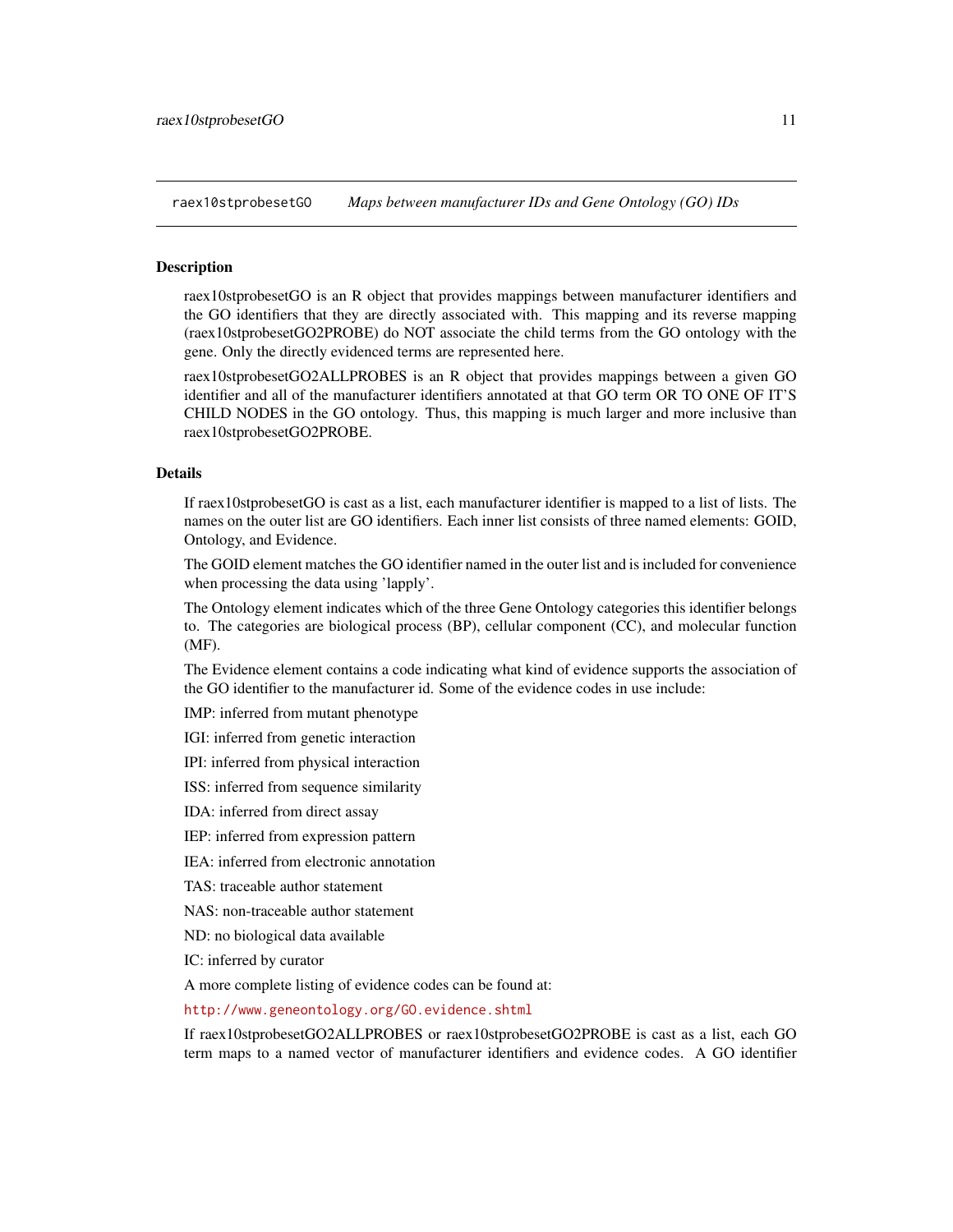<span id="page-11-0"></span>may be mapped to the same manufacturer identifier more than once but the evidence code can be different. Mappings between Gene Ontology identifiers and Gene Ontology terms and other information are available in a separate data package named GO.

Whenever any of these mappings are cast as a data.frame, all the results will be output in an appropriate tabular form.

Mappings between manufacturer identifiers and GO information were obtained through their mappings to manufacturer identifiers. NAs are assigned to manufacturer identifiers that can not be mapped to any Gene Ontology information. Mappings between Gene Ontology identifiers an Gene Ontology terms and other information are available in a separate data package named GO.

All mappings were based on data provided by: Gene Ontology http://current.geneontology.org/ontology/gobasic.obo With a date stamp from the source of: 2021-02-01

## References

<ftp://ftp.ncbi.nlm.nih.gov/gene/DATA/>

## See Also

- [raex10stprobesetGO2ALLPROBES](#page-10-0)
- [AnnotationDb-class](#page-0-0) for use of the select() interface.

```
## select() interface:
## Objects in this package can be accessed using the select() interface
## from the AnnotationDbi package. See ?select for details.
## Bimap interface:
x <- raex10stprobesetGO
# Get the manufacturer identifiers that are mapped to a GO ID
mapped_genes \leq mappedkeys(x)
# Convert to a list
xx <- as.list(x[mapped_genes][1:300])
if(length(xx) > 0) {
    # Try the first one
    got \leftarrow xx[[1]]got[[1]][["GOID"]]
    got[[1]][["Ontology"]]
    got[[1]][["Evidence"]]
}
# For the reverse map:
x <- raex10stprobesetGO2PROBE
mapped_genes \leq mappedkeys(x)
# Convert to a list
xx <- as.list(x[mapped_genes][1:300])
if(length(xx) > 0){
    # Gets the manufacturer ids for the top 2nd and 3nd GO identifiers
    goids \leq -x \times [2:3]# Gets the manufacturer ids for the first element of goids
    goids[[1]]
```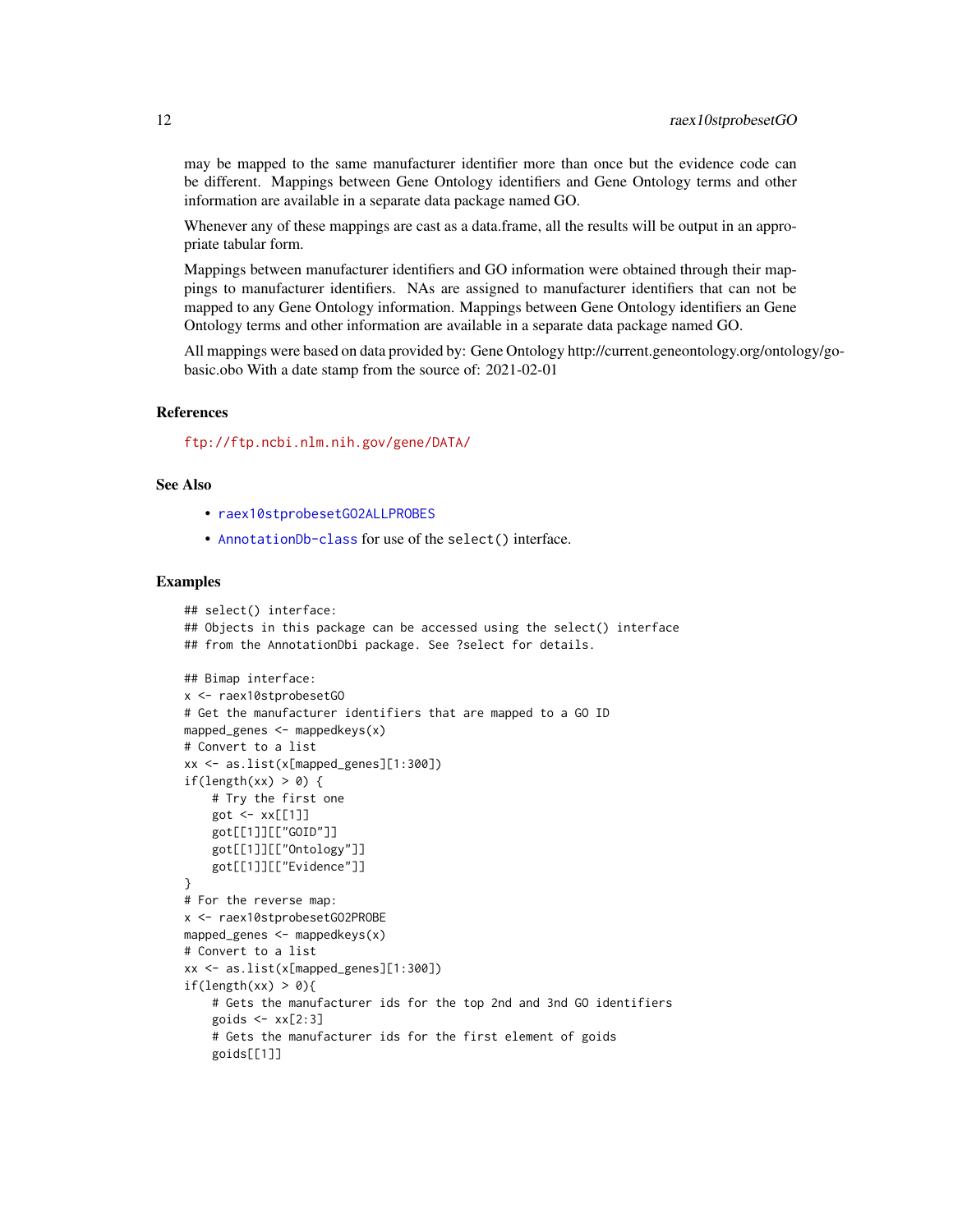```
# Evidence code for the mappings
    names(goids[[1]])
}
x <- raex10stprobesetGO2ALLPROBES
mapped_genes <- mappedkeys(x)
# Convert raex10stprobesetGO2ALLPROBES to a list
xx <- as.list(x[mapped_genes][1:300])
if(length(xx) > 0){
# Gets the manufacturer identifiers for the top 2nd and 3nd GO identifiers
    goids \leftarrow xx[2:3]# Gets all the manufacturer identifiers for the first element of goids
    goids[[1]]
   # Evidence code for the mappings
   names(goids[[1]])
}
```
raex10stprobesetMAPCOUNTS

*Number of mapped keys for the maps in package raex10stprobeset.db*

## Description

DEPRECATED. Counts in the MAPCOUNT table are out of sync and should not be used.

raex10stprobesetMAPCOUNTS provides the "map count" (i.e. the count of mapped keys) for each map in package raex10stprobeset.db.

#### Details

DEPRECATED. Counts in the MAPCOUNT table are out of sync and should not be used.

This "map count" information is precalculated and stored in the package annotation DB. This allows some quality control and is used by the [checkMAPCOUNTS](#page-0-0) function defined in AnnotationDbi to compare and validate different methods (like count.mappedkeys $(x)$  or sum(!is.na(as.list(x)))) for getting the "map count" of a given map.

raex10stprobesetORGANISM

*The Organism information for raex10stprobeset*

#### Description

raex10stprobesetORGANISM is an R object that contains a single item: a character string that names the organism for which raex10stprobeset was built. raex10stprobesetORGPKG is an R object that contains a chararcter vector with the name of the organism package that a chip package depends on for its gene-centric annotation.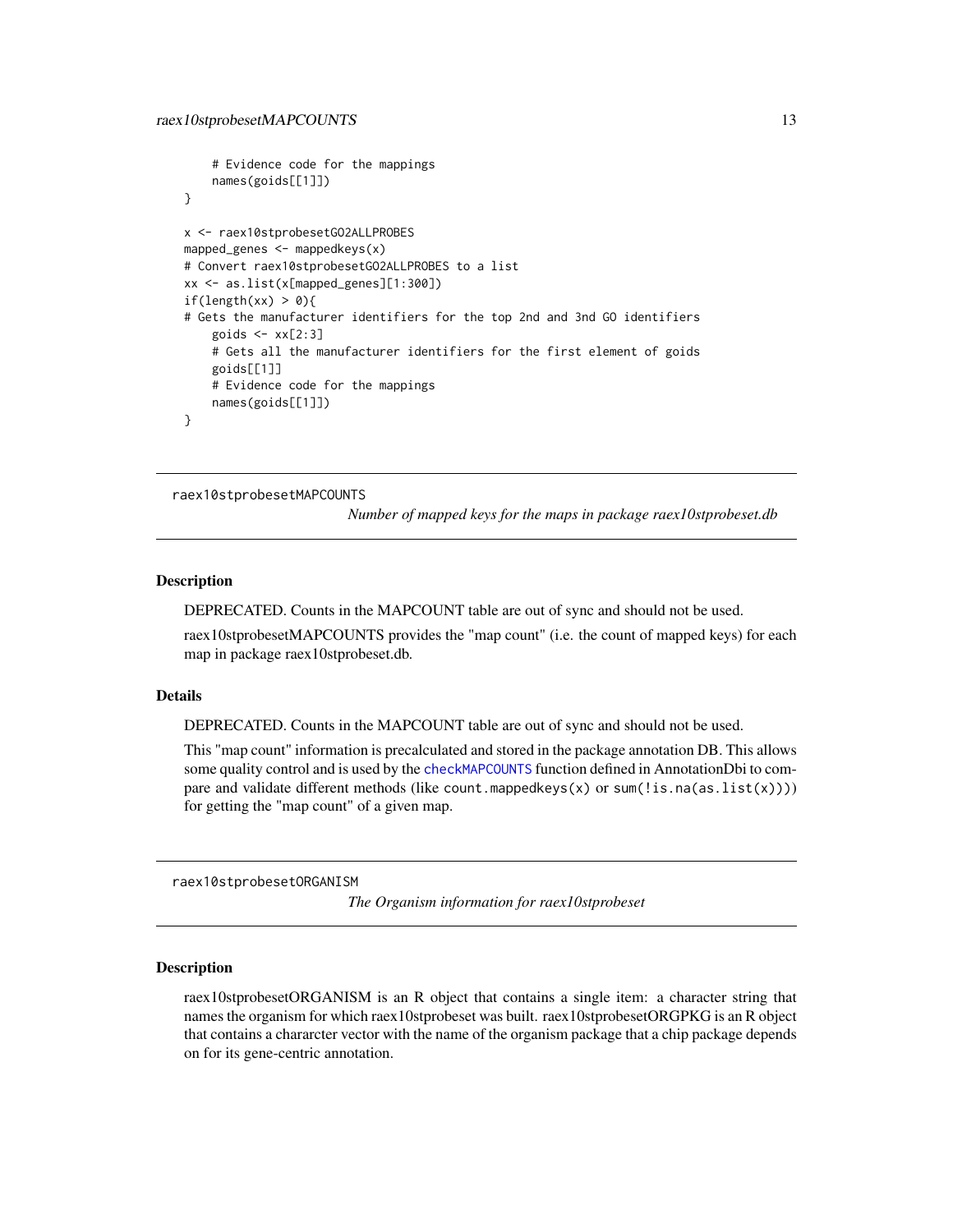## Details

Although the package name is suggestive of the organism for which it was built, raex10stprobesetORGANISM provides a simple way to programmatically extract the organism name. raex10stprobesetORGPKG provides a simple way to programmatically extract the name of the parent organism package. The parent organism package is a strict dependency for chip packages as this is where the gene cetric information is ultimately extracted from. The full package name will always be this string plus the extension ".db". But most programatic acces will not require this extension, so its more convenient to leave it out.

## See Also

• [AnnotationDb-class](#page-0-0) for use of the select() interface.

## Examples

```
## select() interface:
## Objects in this package can be accessed using the select() interface
## from the AnnotationDbi package. See ?select for details.
## Bimap interface:
raex10stprobesetORGANISM
raex10stprobesetORGPKG
```
raex10stprobesetPATH *Mappings between probe identifiers and KEGG pathway identifiers*

## **Description**

KEGG (Kyoto Encyclopedia of Genes and Genomes) maintains pathway data for various organisms.

raex10stprobesetPATH maps probe identifiers to the identifiers used by KEGG for pathways in which the genes represented by the probe identifiers are involved

raex10stprobesetPATH2PROBE is an R object that provides mappings between KEGG identifiers and manufacturer identifiers.

## Details

Each KEGG pathway has a name and identifier. Pathway name for a given pathway identifier can be obtained using the KEGG data package that can either be built using AnnBuilder or downloaded from Bioconductor <http://www.bioconductor.org>.

Graphic presentations of pathways are searchable at url http://www.genome.ad.jp/kegg/pathway.html by using pathway identifiers as keys.

Mappings were based on data provided by: KEGG GENOME ftp://ftp.genome.jp/pub/kegg/genomes With a date stamp from the source of: 2011-Mar15

<span id="page-13-0"></span>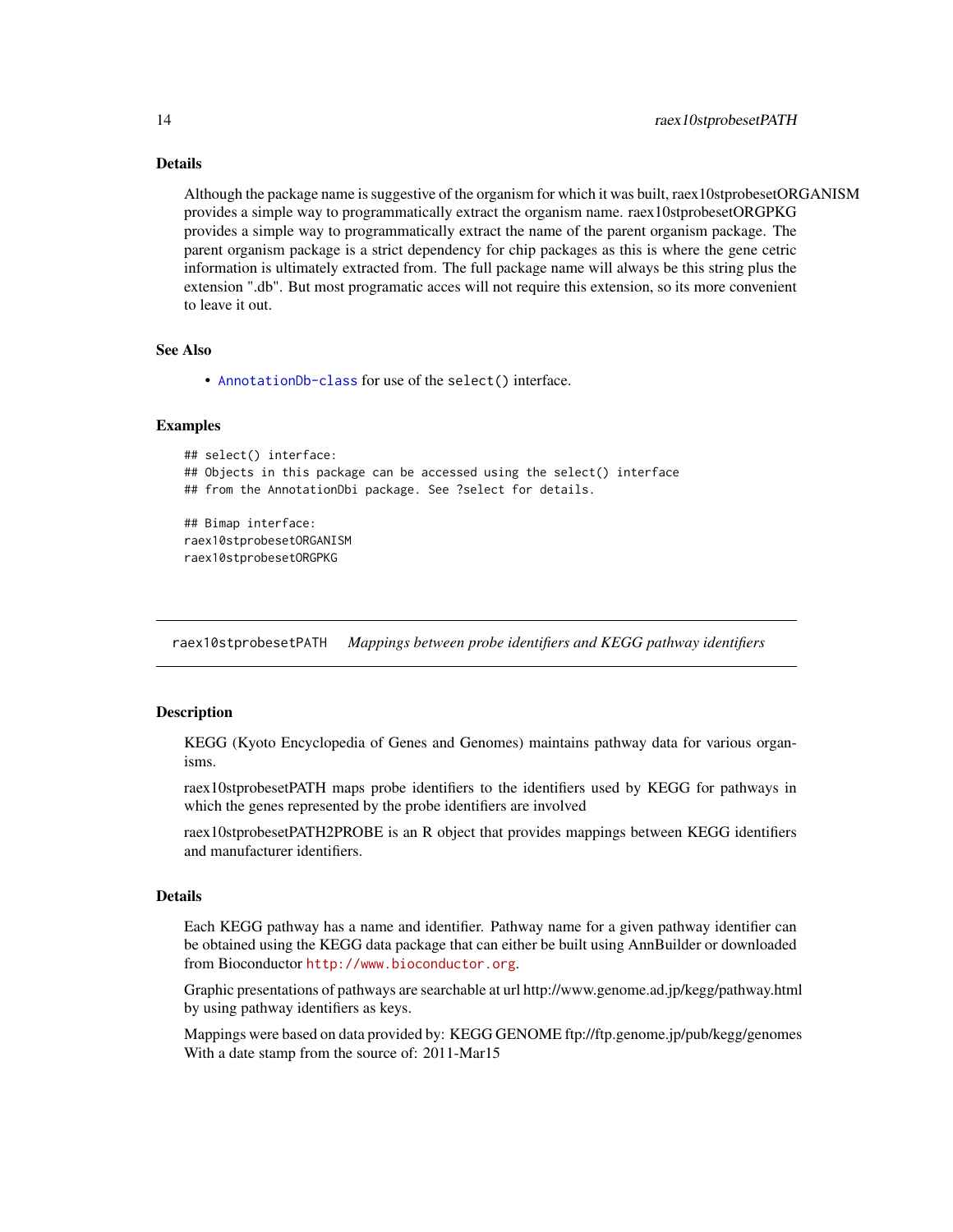## <span id="page-14-0"></span>References

<http://www.genome.ad.jp/kegg/>

#### See Also

• [AnnotationDb-class](#page-0-0) for use of the select() interface.

## Examples

```
## select() interface:
## Objects in this package can be accessed using the select() interface
## from the AnnotationDbi package. See ?select for details.
## Bimap interface:
x <- raex10stprobesetPATH
# Get the probe identifiers that are mapped to a KEGG pathway ID
mapped_probes <- mappedkeys(x)
# Convert to a list
xx <- as.list(x[mapped_probes][1:300])
if(length(xx) > 0) {
  # Get the PATH for the first five probes
  xx[1:5]
  # Get the first one
  xx[[1]]
}
x <- raex10stprobesetPATH
mapped_probes <- mappedkeys(x)
# Now convert the raex10stprobesetPATH2PROBE object to a list
xx <- as.list(x[mapped_probes][1:300])
if(length(xx) > 0){
    # Get the probe identifiers for the first two pathway identifiers
    xx[1:2]
    # Get the first one
    xx[[1]]
}
```
raex10stprobesetPFAM *Maps between Manufacturer Identifiers and PFAM Identifiers*

#### Description

raex10stprobesetPFAM is an R object that provides mappings between manufacturer identifiers and PFAM identifiers.

## Details

The bimap interface for PFAM is defunct. Please use select() interface to PFAM identifiers. See ?AnnotationDbi::select for details.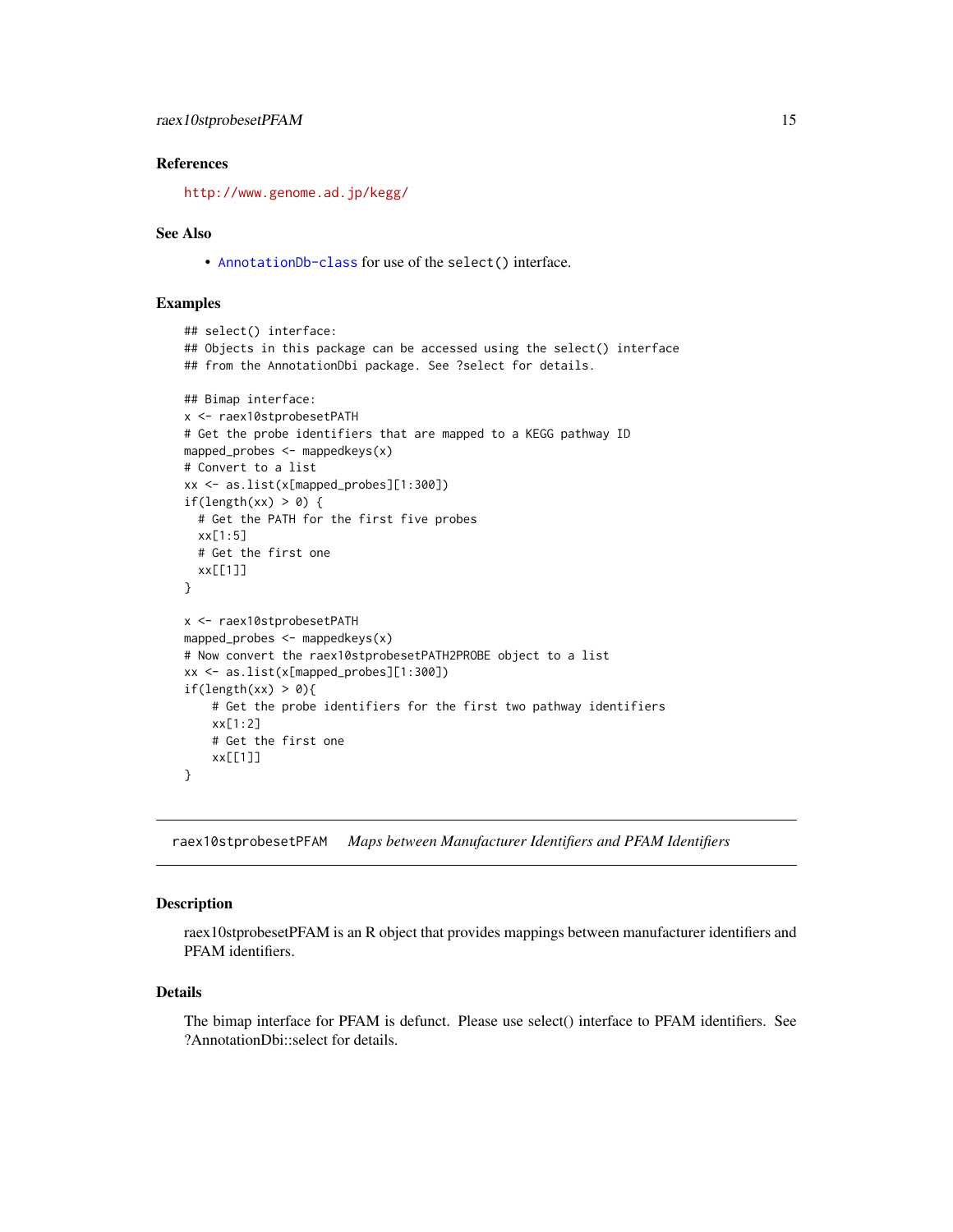<span id="page-15-0"></span>raex10stprobesetPMID *Maps between Manufacturer Identifiers and PubMed Identifiers*

#### Description

raex10stprobesetPMID is an R object that provides mappings between manufacturer identifiers and PubMed identifiers. raex10stprobesetPMID2PROBE is an R object that provides mappings between PubMed identifiers and manufacturer identifiers.

## Details

When raex10stprobesetPMID is viewed as a list each manufacturer identifier is mapped to a named vector of PubMed identifiers. The name associated with each vector corresponds to the manufacturer identifier. The length of the vector may be one or greater, depending on how many PubMed identifiers a given manufacturer identifier is mapped to. An NA is reported for any manufacturer identifier that cannot be mapped to a PubMed identifier.

When raex10stprobesetPMID2PROBE is viewed as a list each PubMed identifier is mapped to a named vector of manufacturer identifiers. The name represents the PubMed identifier and the vector contains all manufacturer identifiers that are represented by that PubMed identifier. The length of the vector may be one or longer, depending on how many manufacturer identifiers are mapped to a given PubMed identifier.

Titles, abstracts, and possibly full texts of articles can be obtained from PubMed by providing a valid PubMed identifier. The pubmed function of annotate can also be used for the same purpose.

Mappings were based on data provided by: Entrez Gene ftp://ftp.ncbi.nlm.nih.gov/gene/DATA With a date stamp from the source of: 2021-Apr14

## References

<https://www.ncbi.nlm.nih.gov/entrez/query.fcgi?db=PubMed>

#### See Also

• [AnnotationDb-class](#page-0-0) for use of the select() interface.

```
## select() interface:
## Objects in this package can be accessed using the select() interface
## from the AnnotationDbi package. See ?select for details.
## Bimap interface:
x <- raex10stprobesetPMID
# Get the probe identifiers that are mapped to any PubMed ID
mapped_probes <- mappedkeys(x)
# Convert to a list
xx <- as.list(x[mapped_probes][1:300])
if(length(xx) > 0){
```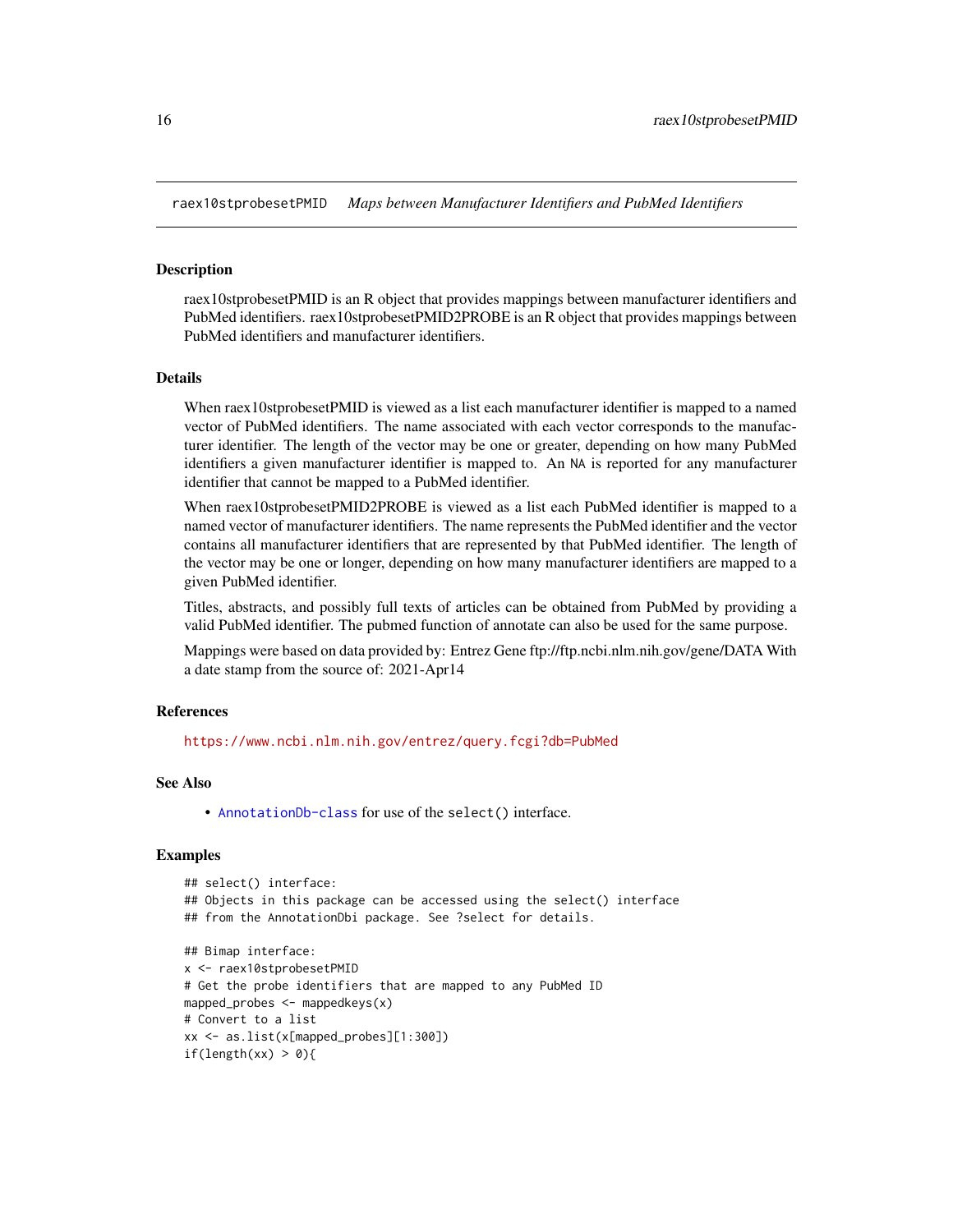```
# Get the PubMed identifiers for the first two probe identifiers
    xx[1:2]
    # Get the first one
   xx[[1]]
    if(interactive() && !is.null(xx[[1]]) && !is.na(xx[[1]])
      && require(annotate)){
       # Get article information as XML files
       xmls < -pubmed(xx[[1]], disp = "data")# View article information using a browser
       pubmed(xx[[1]], disp = "browser")
    }
}
x <- raex10stprobesetPMID2PROBE
mapped_probes <- mappedkeys(x)
# Now convert the reverse map object raex10stprobesetPMID2PROBE to a list
xx <- as.list(x[mapped_probes][1:300])
if(length(xx) > 0){
    # Get the probe identifiers for the first two PubMed identifiers
   xx[1:2]
    # Get the first one
   xx[[1]]
    if(interactive() && require(annotate)){
       # Get article information as XML files for a PubMed id
       xmls <- pubmed(names(xx)[1], disp = "data")
       # View article information using a browser
       pubmed(names(xx)[1], disp = "browser")
   }
}
```
raex10stprobesetPROSITE

*Maps between Manufacturer Identifiers and PROSITE Identifiers*

#### Description

raex10stprobesetPROSITE is an R object that provides mappings between manufacturer identifiers and PROSITE identifiers.

#### Details

The bimap interface for PROSITE is defunct. Please use select() interface to PROSITE identifiers. See ?AnnotationDbi::select for details.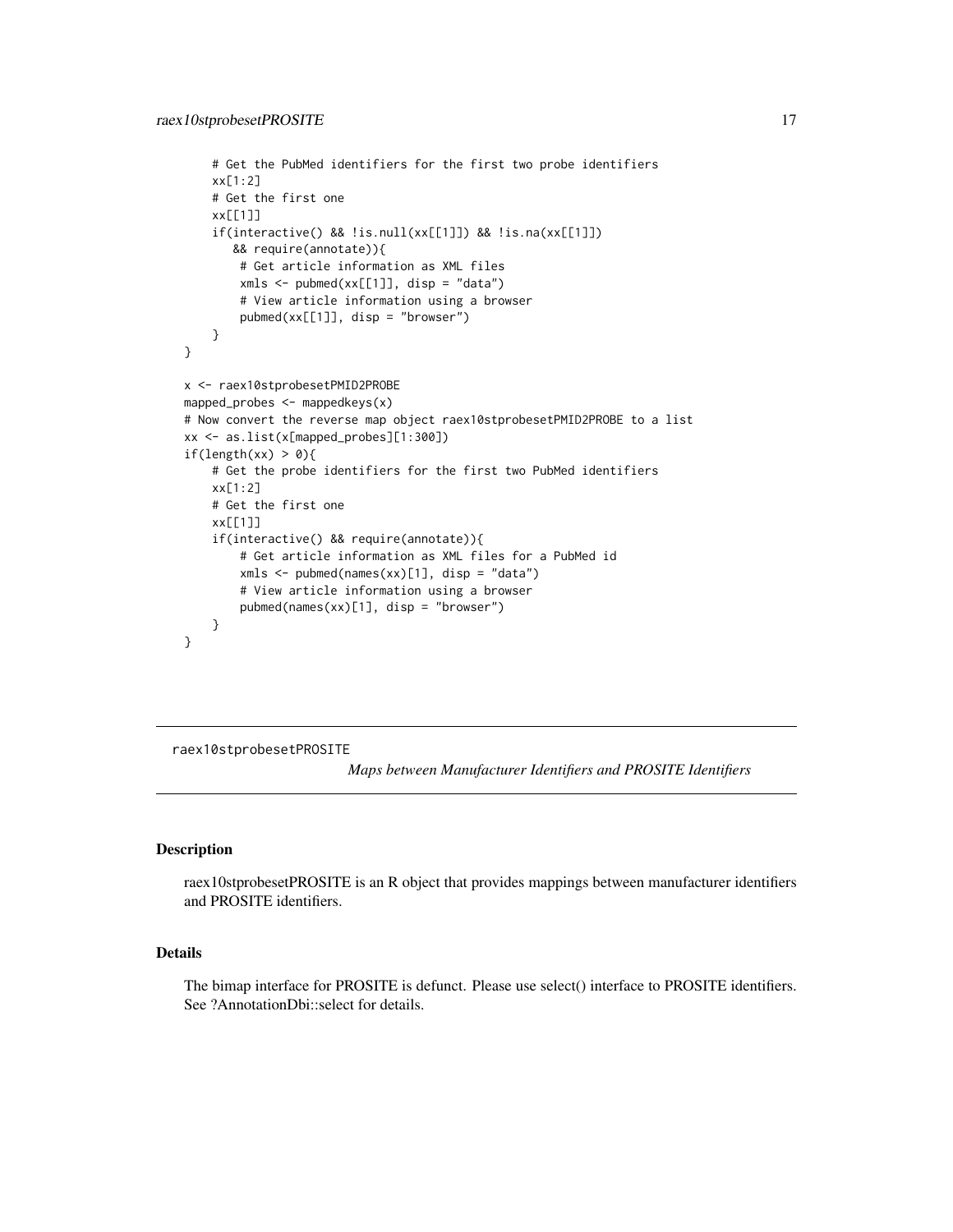#### <span id="page-17-0"></span>raex10stprobesetREFSEQ

*Map between Manufacturer Identifiers and RefSeq Identifiers*

## Description

raex10stprobesetREFSEQ is an R object that provides mappings between manufacturer identifiers and RefSeq identifiers.

#### Details

Each manufacturer identifier is mapped to a named vector of RefSeq identifiers. The name represents the manufacturer identifier and the vector contains all RefSeq identifiers that can be mapped to that manufacturer identifier. The length of the vector may be one or greater, depending on how many RefSeq identifiers a given manufacturer identifier can be mapped to. An NA is reported for any manufacturer identifier that cannot be mapped to a RefSeq identifier at this time.

RefSeq identifiers differ in format according to the type of record the identifiers are for as shown below:

NG\\_XXXXX: RefSeq accessions for genomic region (nucleotide) records

NM\\_XXXXX: RefSeq accessions for mRNA records

NC\\_XXXXX: RefSeq accessions for chromosome records

NP\\_XXXXX: RefSeq accessions for protein records

XR\\_XXXXX: RefSeq accessions for model RNAs that are not associated with protein products

XM\\_XXXXX: RefSeq accessions for model mRNA records

XP\\_XXXXX: RefSeq accessions for model protein records

Where XXXXX is a sequence of integers.

NCBI <https://www.ncbi.nlm.nih.gov/RefSeq/> allows users to query the RefSeq database using RefSeq identifiers.

Mappings were based on data provided by: Entrez Gene ftp://ftp.ncbi.nlm.nih.gov/gene/DATA With a date stamp from the source of: 2021-Apr14

## References

<https://www.ncbi.nlm.nih.gov> <https://www.ncbi.nlm.nih.gov/RefSeq/>

## See Also

• [AnnotationDb-class](#page-0-0) for use of the select() interface.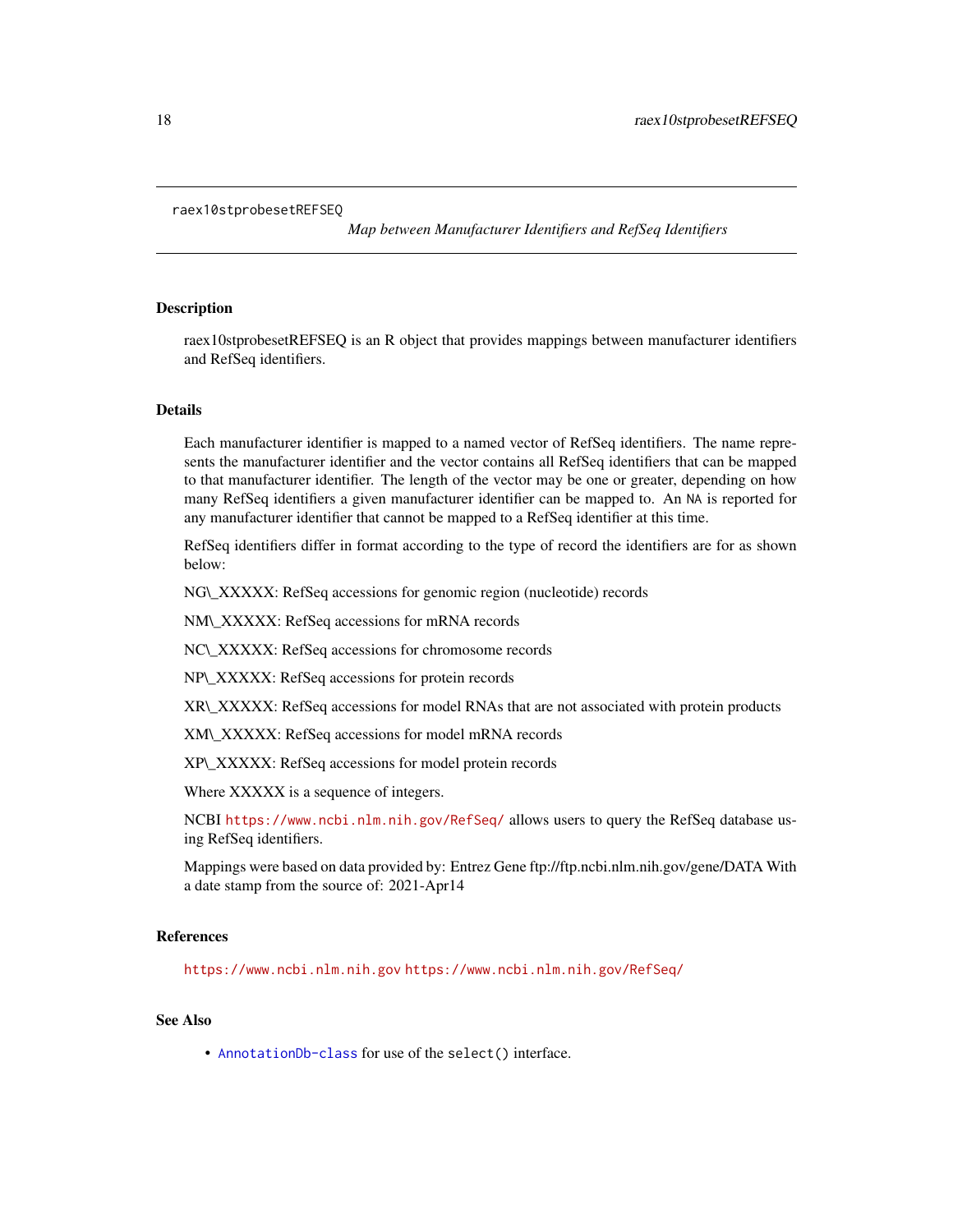## <span id="page-18-0"></span>raex10stprobesetSYMBOL 19

#### Examples

```
## select() interface:
## Objects in this package can be accessed using the select() interface
## from the AnnotationDbi package. See ?select for details.
## Bimap interface:
x <- raex10stprobesetREFSEQ
# Get the probe identifiers that are mapped to any RefSeq ID
mapped_probes <- mappedkeys(x)
# Convert to a list
xx <- as.list(x[mapped_probes][1:300])
if(length(xx) > 0) {
  # Get the REFSEQ for the first five probes
  xx[1:5]
  # Get the first one
  xx[[1]]
}
```
raex10stprobesetSYMBOL

*Map between Manufacturer Identifiers and Gene Symbols*

#### Description

raex10stprobesetSYMBOL is an R object that provides mappings between manufacturer identifiers and gene abbreviations.

## Details

Each manufacturer identifier is mapped to an abbreviation for the corresponding gene. An NA is reported if there is no known abbreviation for a given gene.

Symbols typically consist of 3 letters that define either a single gene (ABC) or multiple genes (ABC1, ABC2, ABC3). Gene symbols can be used as key words to query public databases such as Entrez Gene.

Mappings were based on data provided by: Entrez Gene ftp://ftp.ncbi.nlm.nih.gov/gene/DATA With a date stamp from the source of: 2021-Apr14

## References

<https://www.ncbi.nlm.nih.gov/entrez/query.fcgi?db=gene>

#### See Also

• [AnnotationDb-class](#page-0-0) for use of the select() interface.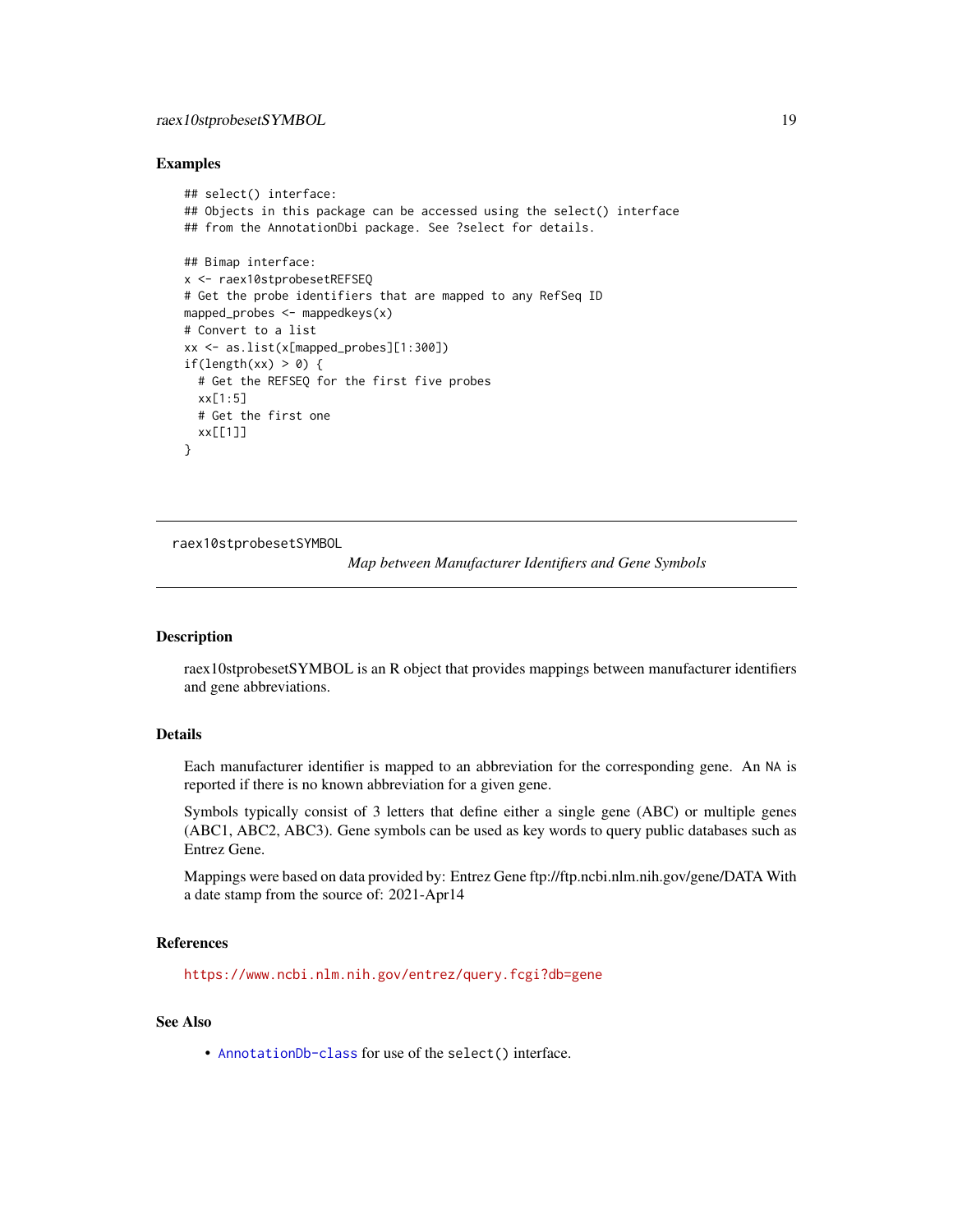### Examples

```
## select() interface:
## Objects in this package can be accessed using the select() interface
## from the AnnotationDbi package. See ?select for details.
## Bimap interface:
x <- raex10stprobesetSYMBOL
# Get the probe identifiers that are mapped to a gene symbol
mapped_probes <- mappedkeys(x)
# Convert to a list
xx <- as.list(x[mapped_probes][1:300])
if(length(xx) > 0) {
  # Get the SYMBOL for the first five probes
  xx[1:5]
  # Get the first one
  xx[[1]]
}
```
raex10stprobesetUNIPROT

*Map Uniprot accession numbers with Entrez Gene identifiers*

## **Description**

raex10stprobesetUNIPROT is an R object that contains mappings between the manufacturer identifiers and Uniprot accession numbers.

#### Details

This object is a simple mapping of manufacturer identifiers to Uniprot Accessions.

Mappings were based on data provided by NCBI (link above) with an exception for fly, which required retrieving the data from ensembl <http://www.ensembl.org/biomart/martview/>

#### See Also

• [AnnotationDb-class](#page-0-0) for use of the select() interface.

```
## select() interface:
## Objects in this package can be accessed using the select() interface
## from the AnnotationDbi package. See ?select for details.
## Bimap interface:
x <- raex10stprobesetUNIPROT
# Get the entrez gene IDs that are mapped to an Uniprot ID
mapped_genes <- mappedkeys(x)
# Convert to a list
xx <- as.list(x[mapped_genes][1:300])
```
<span id="page-19-0"></span>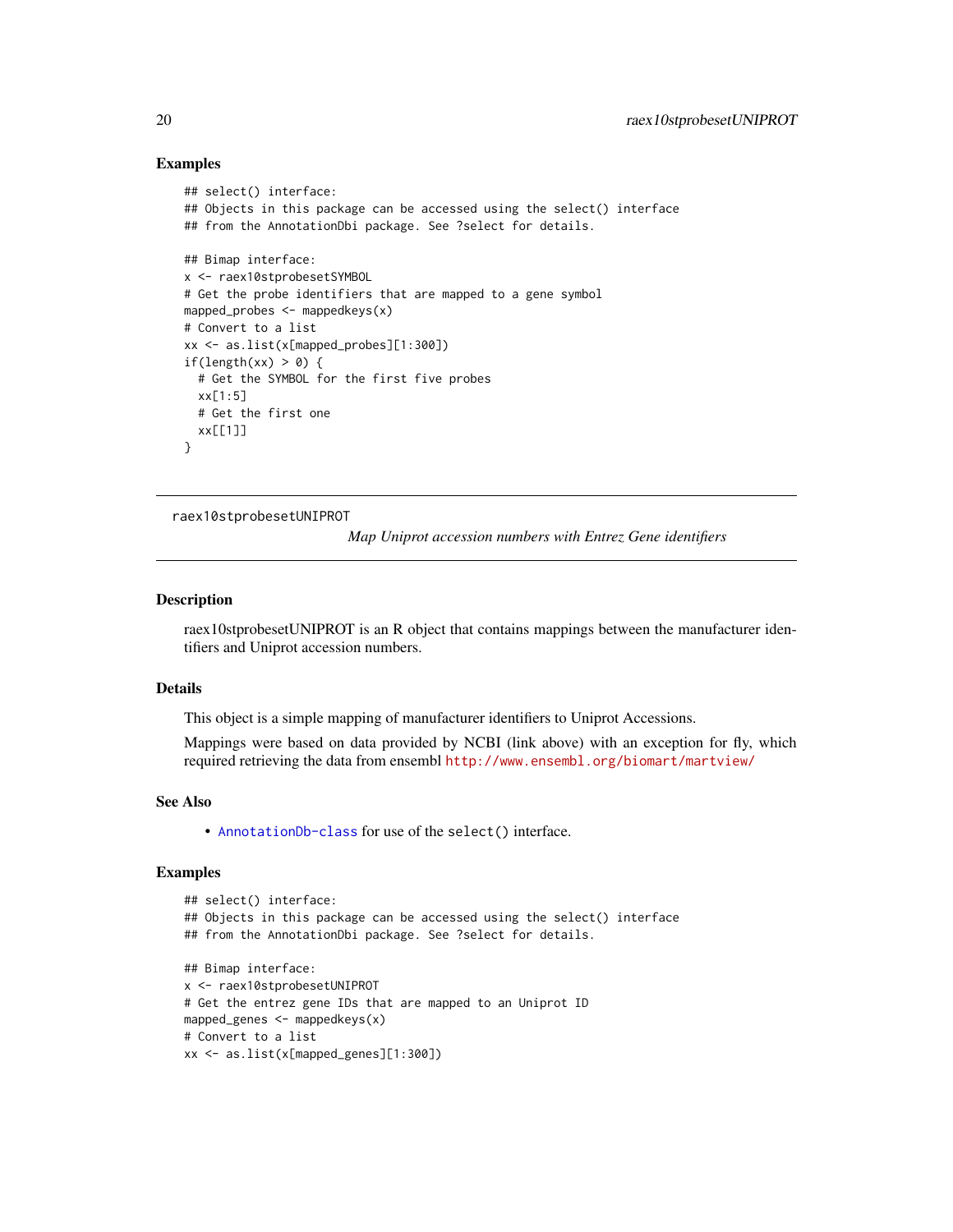```
if(length(xx) > 0) {
 # Get the Uniprot IDs for the first five genes
 xx[1:5]
 # Get the first one
 xx[[1]]
}
```
raex10stprobeset\_dbconn

*Collect information about the package annotation DB*

#### Description

Some convenience functions for getting a connection object to (or collecting information about) the package annotation DB.

## Usage

```
raex10stprobeset_dbconn()
raex10stprobeset_dbfile()
raex10stprobeset_dbschema(file="", show.indices=FALSE)
raex10stprobeset_dbInfo()
```
#### Arguments

| file         | A connection, or a character string naming the file to print to (see the file |
|--------------|-------------------------------------------------------------------------------|
|              | argument of the cat function for the details).                                |
| show.indices | The CREATE INDEX statements are not shown by default. Use show, indices=TRUE  |
|              | to get them.                                                                  |

## Details

raex10stprobeset\_dbconn returns a connection object to the package annotation DB. IMPOR-TANT: Don't call [dbDisconnect](#page-0-0) on the connection object returned by raex10stprobeset\_dbconn or you will break all the [AnnDbObj](#page-0-0) objects defined in this package!

raex10stprobeset\_dbfile returns the path (character string) to the package annotation DB (this is an SQLite file).

raex10stprobeset\_dbschema prints the schema definition of the package annotation DB.

raex10stprobeset\_dbInfo prints other information about the package annotation DB.

## Value

raex10stprobeset\_dbconn: a DBIConnection object representing an open connection to the package annotation DB.

raex10stprobeset\_dbfile: a character string with the path to the package annotation DB.

raex10stprobeset\_dbschema: none (invisible NULL).

raex10stprobeset\_dbInfo: none (invisible NULL).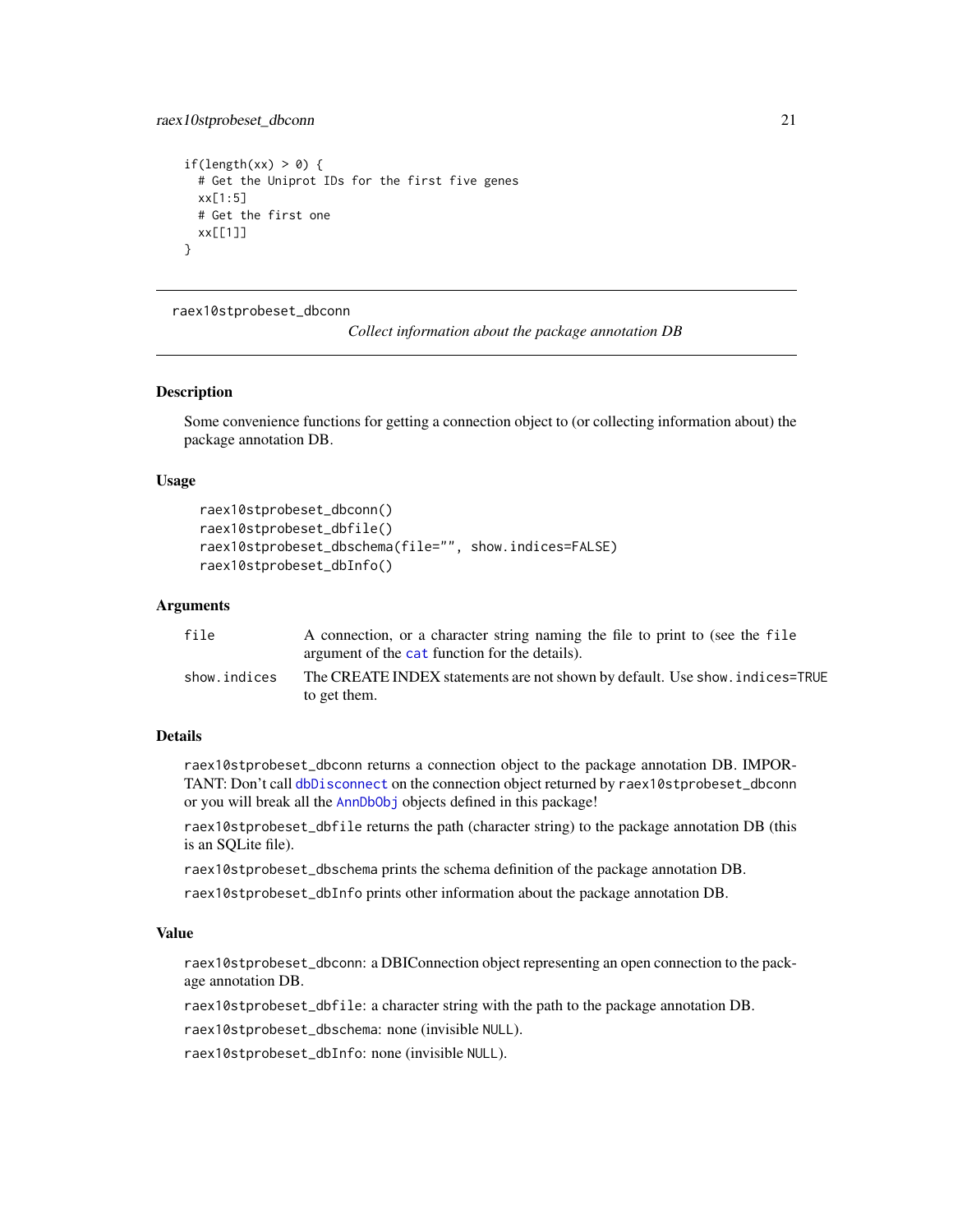## <span id="page-21-0"></span>See Also

[dbGetQuery](#page-0-0), [dbConnect](#page-0-0), [dbconn](#page-0-0), [dbfile](#page-0-0), [dbschema](#page-0-0), [dbInfo](#page-0-0)

## Examples

library(DBI) ## Count the number of rows in the "probes" table: dbGetQuery(raex10stprobeset\_dbconn(), "SELECT COUNT(\*) FROM probes")

raex10stprobeset\_dbschema()

raex10stprobeset\_dbInfo()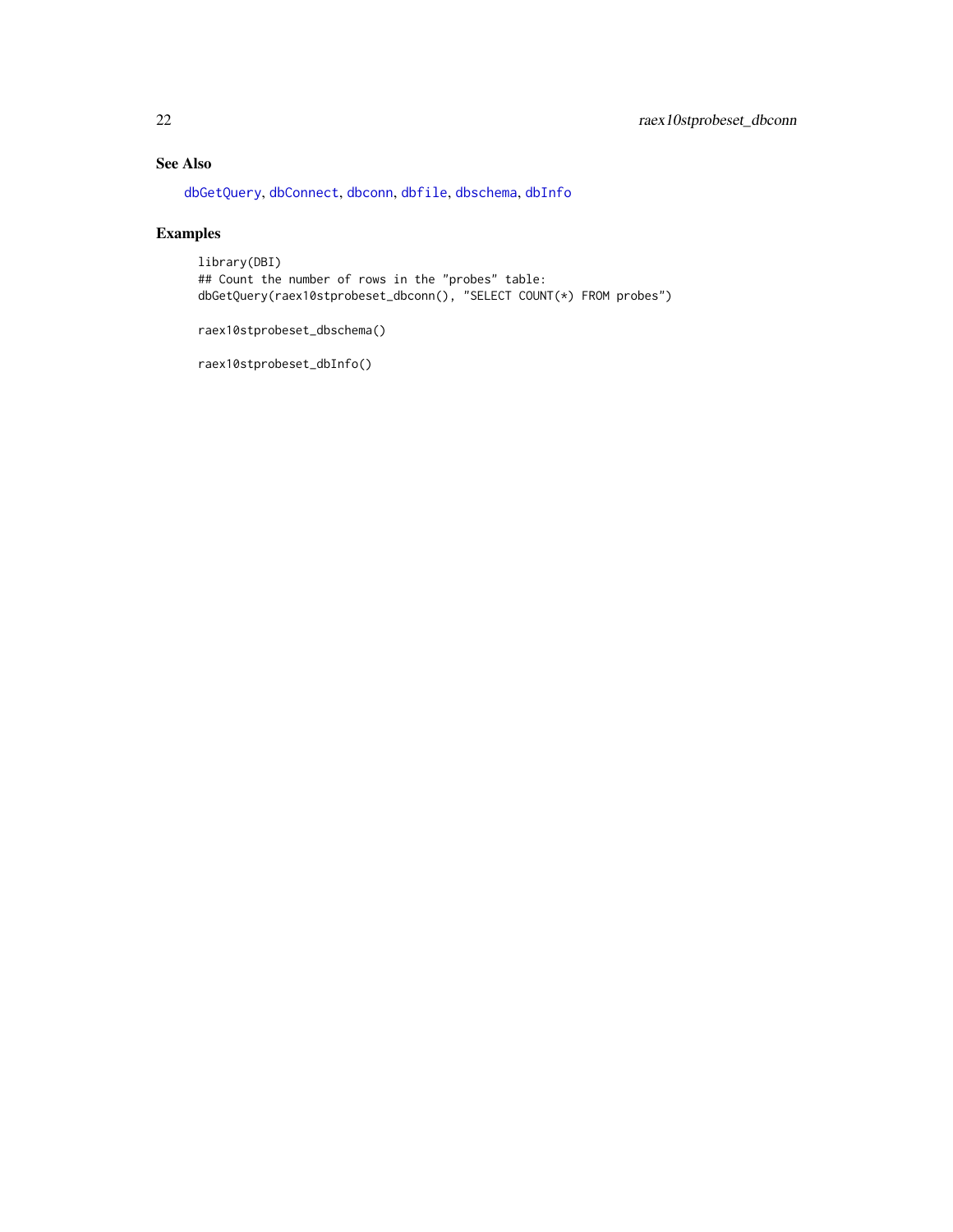# Index

```
∗ datasets
    raex10stprobeset.db, 3
    raex10stprobeset_dbconn, 21
    raex10stprobesetACCNUM, 1
    raex10stprobesetALIAS2PROBE, 2
    raex10stprobesetCHR, 3
    raex10stprobesetCHRLENGTHS, 4
    raex10stprobesetCHRLOC, 5
    raex10stprobesetENSEMBL, 6
    raex10stprobesetENTREZID, 7
    raex10stprobesetENZYME, 8
    raex10stprobesetGENENAME, 10
    raex10stprobesetGO, 11
    raex10stprobesetMAPCOUNTS, 13
    raex10stprobesetORGANISM, 13
    raex10stprobesetPATH, 14
    raex10stprobesetPFAM, 15
    raex10stprobesetPMID, 16
    raex10stprobesetPROSITE, 17
    raex10stprobesetREFSEQ, 18
    raex10stprobesetSYMBOL, 19
    raex10stprobesetUNIPROT, 20
∗ utilities
    raex10stprobeset_dbconn, 21
```

```
AnnDbObj, 21
```

```
cat, 21
checkMAPCOUNTS, 13
```
dbconn, *[22](#page-21-0)* dbConnect, *[22](#page-21-0)* dbDisconnect, *[21](#page-20-0)* dbfile, *[22](#page-21-0)* dbGetQuery, *[22](#page-21-0)* dbInfo, *[22](#page-21-0)* dbschema, *[22](#page-21-0)*

raex10stprobeset *(*raex10stprobeset.db*)*, [3](#page-2-0)

raex10stprobeset.db, [3](#page-2-0) raex10stprobeset\_dbconn, [21](#page-20-0) raex10stprobeset\_dbfile *(*raex10stprobeset\_dbconn*)*, [21](#page-20-0) raex10stprobeset\_dbInfo *(*raex10stprobeset\_dbconn*)*, [21](#page-20-0) raex10stprobeset\_dbschema *(*raex10stprobeset\_dbconn*)*, [21](#page-20-0) raex10stprobesetACCNUM, [1](#page-0-1) raex10stprobesetALIAS2PROBE, [2](#page-1-0) raex10stprobesetCHR, [3](#page-2-0) raex10stprobesetCHRLENGTHS, [4](#page-3-0) raex10stprobesetCHRLOC, [5](#page-4-0) raex10stprobesetCHRLOCEND *(*raex10stprobesetCHRLOC*)*, [5](#page-4-0) raex10stprobesetENSEMBL, [6](#page-5-0) raex10stprobesetENSEMBL2PROBE *(*raex10stprobesetENSEMBL*)*, [6](#page-5-0) raex10stprobesetENTREZID, [7](#page-6-0) raex10stprobesetENZYME, [8](#page-7-0) raex10stprobesetENZYME2PROBE *(*raex10stprobesetENZYME*)*, [8](#page-7-0) raex10stprobesetGENENAME, [10](#page-9-0) raex10stprobesetGO, [11](#page-10-1) raex10stprobesetGO2ALLPROBES, *[12](#page-11-0)* raex10stprobesetGO2ALLPROBES *(*raex10stprobesetGO*)*, [11](#page-10-1) raex10stprobesetGO2PROBE *(*raex10stprobesetGO*)*, [11](#page-10-1) raex10stprobesetLOCUSID *(*raex10stprobesetENTREZID*)*, [7](#page-6-0) raex10stprobesetMAPCOUNTS, [13](#page-12-0) raex10stprobesetORGANISM, [13](#page-12-0) raex10stprobesetORGPKG *(*raex10stprobesetORGANISM*)*, [13](#page-12-0) raex10stprobesetPATH, [14](#page-13-0) raex10stprobesetPATH2PROBE *(*raex10stprobesetPATH*)*, [14](#page-13-0) raex10stprobesetPFAM, [15](#page-14-0)